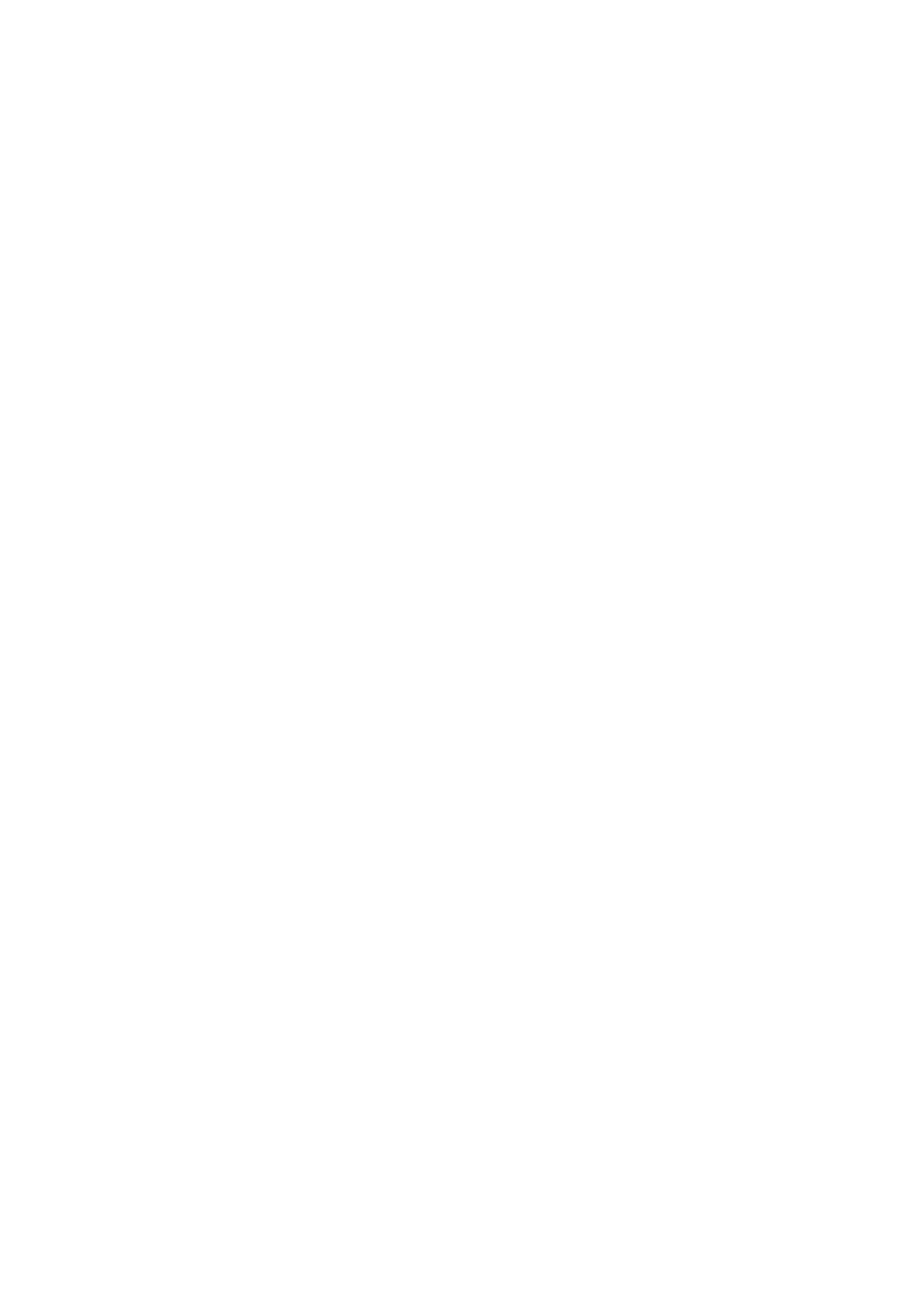| <b>Project Number</b> | FP7-619583                                                          |
|-----------------------|---------------------------------------------------------------------|
| <b>Project Title</b>  | Learn PAd<br>Model Based Social Learning for Public Administrations |

| Deliverable Number               | D7.3                                                                                                                                                                        |
|----------------------------------|-----------------------------------------------------------------------------------------------------------------------------------------------------------------------------|
| <b>Title of Deliverable</b>      | Integration Testing Procedures - First Iteration                                                                                                                            |
| <b>Nature of Deliverable</b>     | Report                                                                                                                                                                      |
| <b>Dissemination level</b>       | Public                                                                                                                                                                      |
| <b>Licence</b>                   | Creative Commons Attribution 3.0 License                                                                                                                                    |
| <b>Version</b>                   | 4.0                                                                                                                                                                         |
| <b>Contractual Delivery Date</b> | $: 31$ October 2015                                                                                                                                                         |
| Actual Delivery Date             | 30 October 2015                                                                                                                                                             |
| <b>Contributing WP</b>           | WP7                                                                                                                                                                         |
| Editor(s)                        | Sarah Zribi                                                                                                                                                                 |
| <b>Author(s)</b>                 | Sarah Zribi (LIN), Tom Jorquera (LIN), Jean-Pierre Lorré<br>(LIN), Jean Simard (XWIKI), Jovaldas Januskevicius<br>(NME), Nesat Efendioglu (BOC) and Robert Woitsch<br>(BOC) |
| <b>Reviewer(s)</b>               | Guglielmo De Angelis (CNR)                                                                                                                                                  |

#### **Abstract**

D7.3 is the third deliverable of Learn PAd Work-Package 7. Its aims to define integration test procedures basing on the use cases "*Grant Management*" and "*Sportello Unico Attività Produttive*". The integration test procedures plan is described in terms of Objective, Prerequisite Tests, Involved Modules, Procedure, Inputs, Expected Outputs and Results, and Status. This plan is organized in a bottom up-like approach and has to be defined for all the released software.

#### Keyword list

Integration Plan, Test Procedures, Testing, Business Process, Simulation, Questionnaires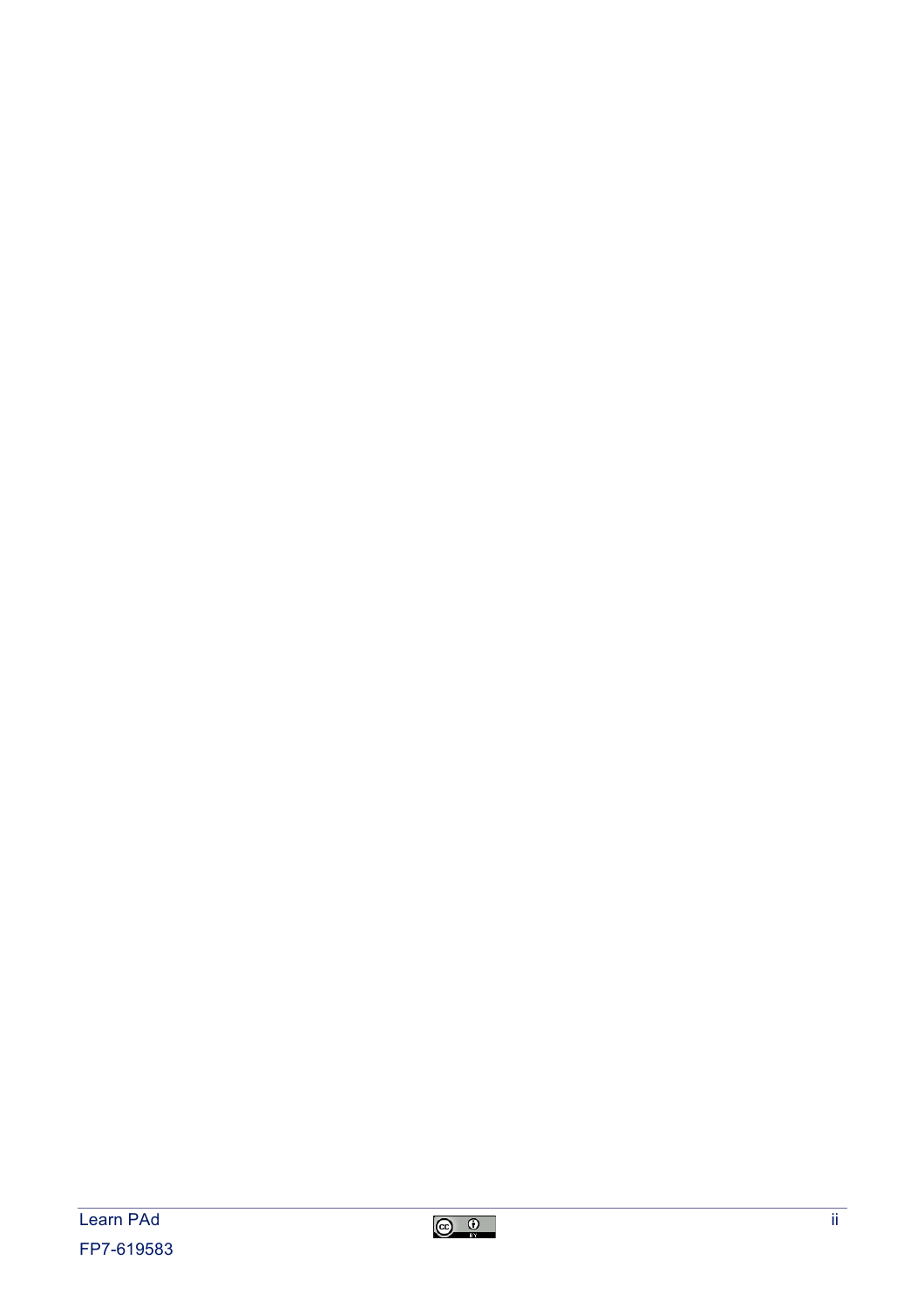# **Document History**

| <b>Version</b> | <b>Changes</b>        | <b>Author(s)</b>                                                                                                              |
|----------------|-----------------------|-------------------------------------------------------------------------------------------------------------------------------|
| 1.0            | <b>First Draft</b>    | Sarah Zribi, Tom Jorquera, Jean-Pierre Lorré,<br>Jean Simard, Jovaldas Januskevicius, Nesat<br>Efendioglu and Robert Woitsch. |
| 1.1            | Layout                | Sarah Zribi, Tom Jorquera, Jean-Pierre Lorré,<br>Jean Simard, Jovaldas Januskevicius, Nesat<br>Efendioglu and Robert Woitsch. |
| 1.2            | Improved styles       | Sarah Zribi, Tom Jorquera, Jean-Pierre Lorré,<br>Jean Simard, Jovaldas Januskevicius, Nesat<br>Efendioglu and Robert Woitsch. |
| 3.0            | Candidate release     | Sarah Zribi, Tom Jorquera, Jean-Pierre Lorré,<br>Jean Simard, Jovaldas Januskevicius, Nesat<br>Efendioglu and Robert Woitsch. |
| 4.0            | Final release editing | Antonia Bertolino                                                                                                             |

# **Document Review**

| <b>Release</b>     | <b>Date</b>        | Ver. | <b>Reviewers</b>           | <b>Comments</b> |
|--------------------|--------------------|------|----------------------------|-----------------|
| <b>ToC</b>         | $01.09.2015$ 0.1   |      |                            |                 |
| <b>Draft</b>       | $10.10.2015$   1.0 |      |                            |                 |
| <b>Internal</b>    | $15.10.2015$ 2.0   |      |                            |                 |
| Candidate<br>Final | $20.10.2015$ 3.0   |      | Guglielmo<br>De<br>Angelis |                 |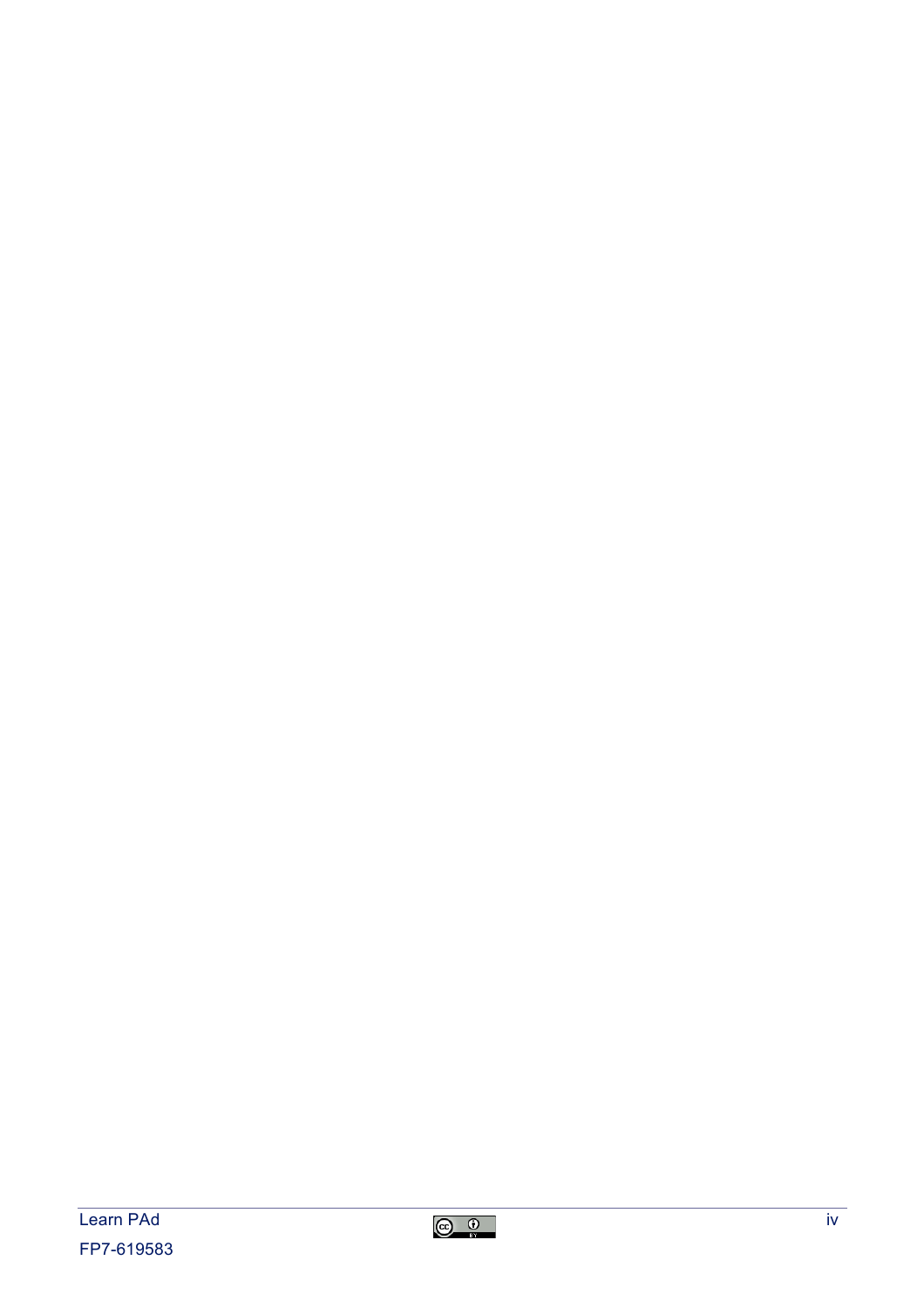# **Glossary, acronyms & abbreviations**

| <b>Item</b>         | <b>Description</b>                                                                                                                |
|---------------------|-----------------------------------------------------------------------------------------------------------------------------------|
| <b>API</b>          | <b>Application Programming Interface</b>                                                                                          |
| <b>EPBR</b>         | European Project Budget Reporting                                                                                                 |
| <b>PA</b>           | <b>Public Administration</b>                                                                                                      |
| <b>SUAP</b>         | Sportello Unico Attivitá Produttive                                                                                               |
| <b>Titolo Unico</b> | 'Titolo unico' means in English standard request to start business<br>activity; here used to name the business process considered |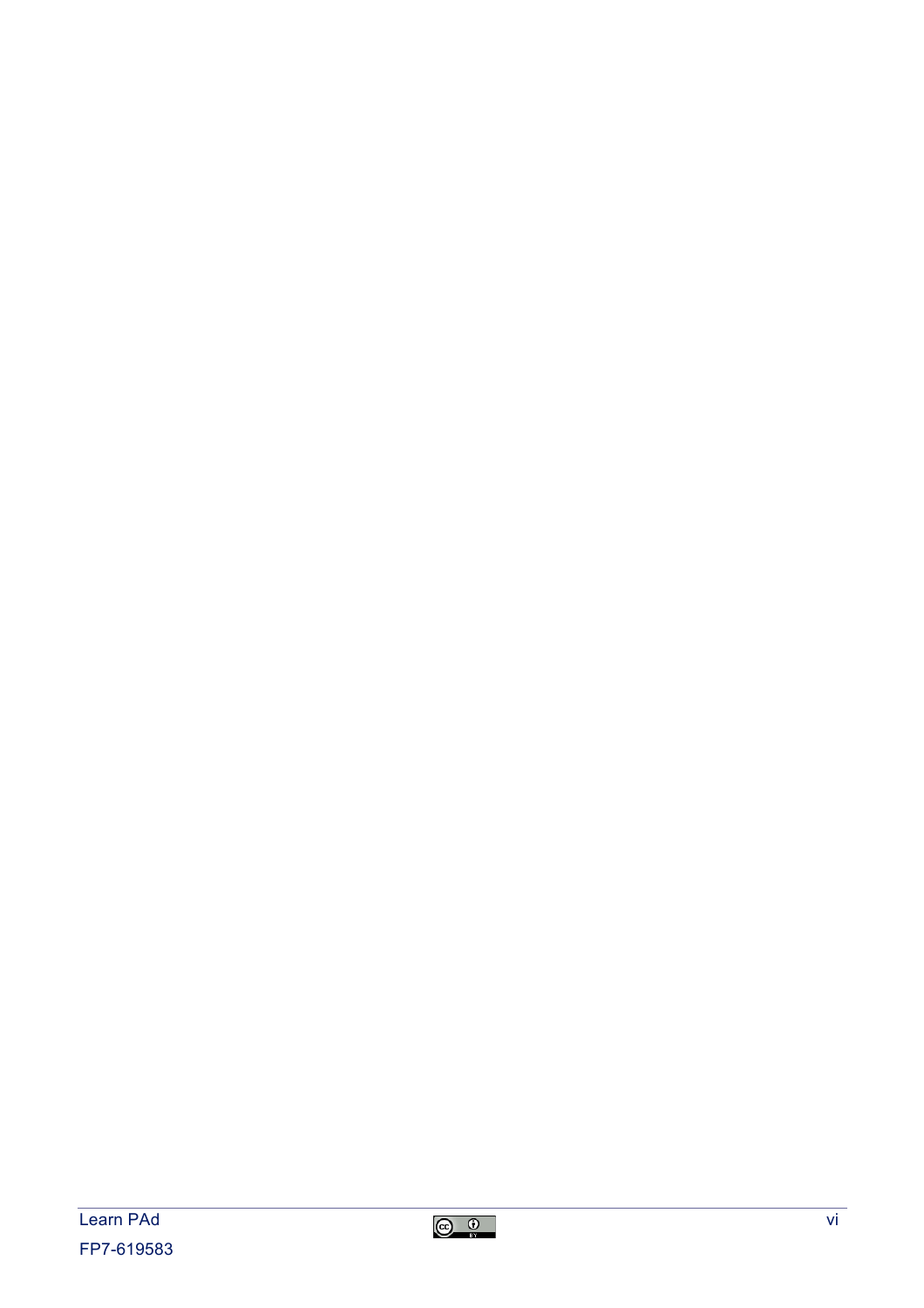# **Table of Contents**

| 1. |                                                                     |  |
|----|---------------------------------------------------------------------|--|
|    |                                                                     |  |
|    |                                                                     |  |
| 2. |                                                                     |  |
|    |                                                                     |  |
|    |                                                                     |  |
|    |                                                                     |  |
|    |                                                                     |  |
| 3. |                                                                     |  |
|    |                                                                     |  |
|    |                                                                     |  |
|    |                                                                     |  |
| 4. |                                                                     |  |
|    |                                                                     |  |
|    |                                                                     |  |
|    |                                                                     |  |
|    |                                                                     |  |
|    |                                                                     |  |
|    |                                                                     |  |
|    | 4.6.1.                                                              |  |
|    |                                                                     |  |
|    |                                                                     |  |
| 5. | Sportello Unico Attività Produttive: Marche Region Use Case Test 13 |  |
|    |                                                                     |  |
|    |                                                                     |  |
|    |                                                                     |  |
|    |                                                                     |  |
|    |                                                                     |  |
|    |                                                                     |  |
|    | 5.6.1.                                                              |  |
|    |                                                                     |  |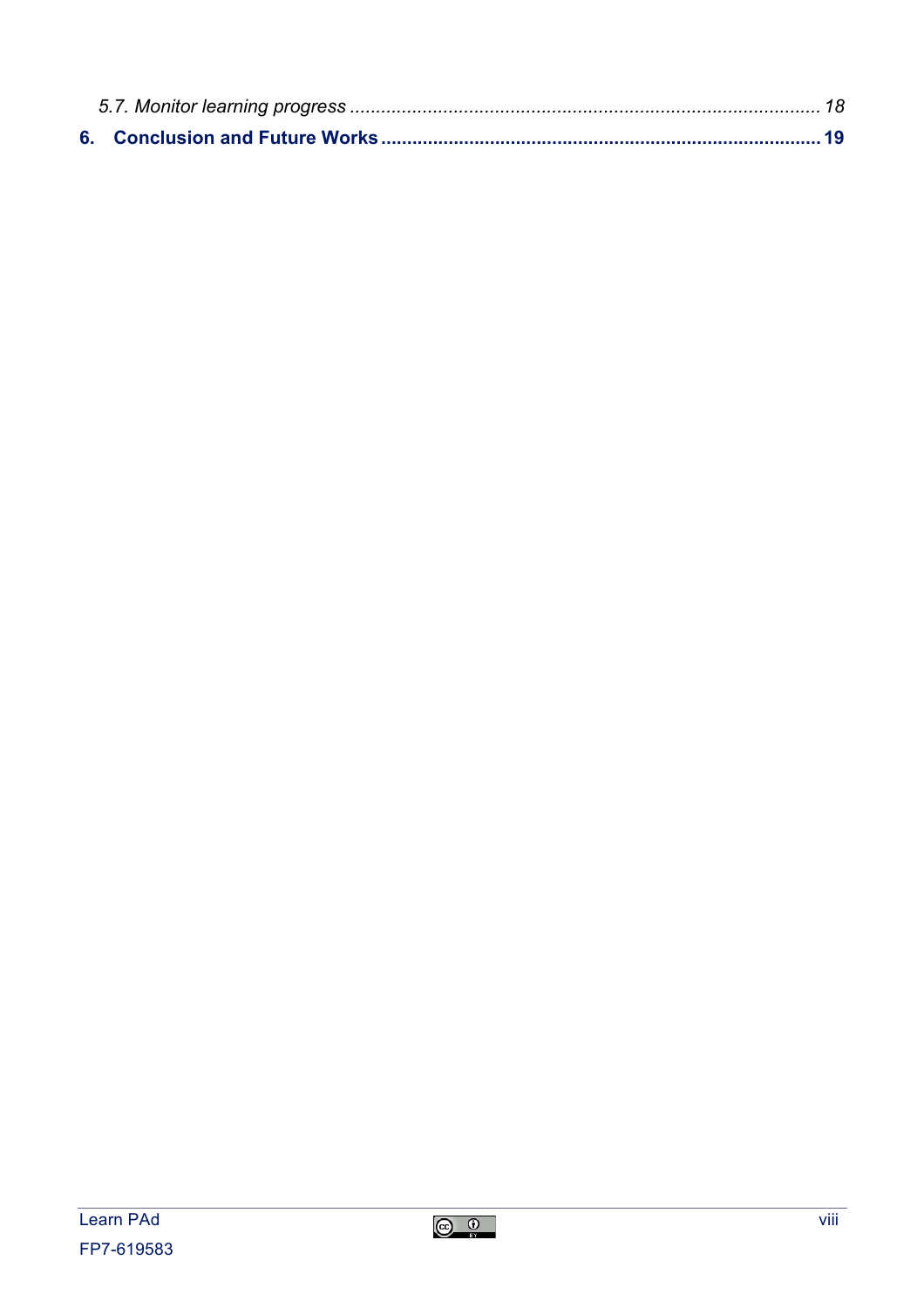## **1. Introduction**

In the context of Learn PAd project, WP7 focuses on interfaces, interface management, integration and deployment processes, architecture and implementation. This current document is positioned within this Work-Package and provides an integration plan for the overall Learn PAd Platform.

More precisely, this document is Deliverable 7.3 Integration Testing Procedures - First Iteration. Its aim is to define and report about the integration test procedures defined for all the released software. Precisely, it verifies that the Learn PAd Platform as a whole satisfies its functional requirements. To this end, we define a set of tests covering the different uses that have been defined for the Learn PAd Platform in the context of the demonstrators defined in Work-Package 8 [D8.1] and in particular on two use cases: EPBR and SUAP. The main goal of these tests is to specify for each tested demonstrator scenario a series of actions leading to an expected result. This test suite will allow ensuring without ambiguity whether or not each functionality defined for the Learn PAd Platform is implemented according to its requirements and meets the user's needs.

#### **1.1. Related deliverables**

Our work considers other work provided in already completed deliverables.

- D2.1 defines the set of uses cases that should be satisfied by the platform. These use cases have been used as the basis for defining the test suite.
- D2.3 details the architectural changes that may require to adapt/rework some of the work cases.
- D8.1 outlines the demonstrators, which are used to ensure that the tests will be executed on non-trivial inputs.

#### **1.2. Deliverables outline**

The document is composed of six chapters:

- Chapter 2 contains a description of the strategy followed for the test plan.
- The third chapter deals with tests concerning the set-up and the deployment of Learn PAd platform.
- Chapters 4 and 5 contain tests related respectively to the EPBR and the SUAP Use Cases.
- Finally, the Chapter 6 concludes the deliverable with a summary and hints at future work directions.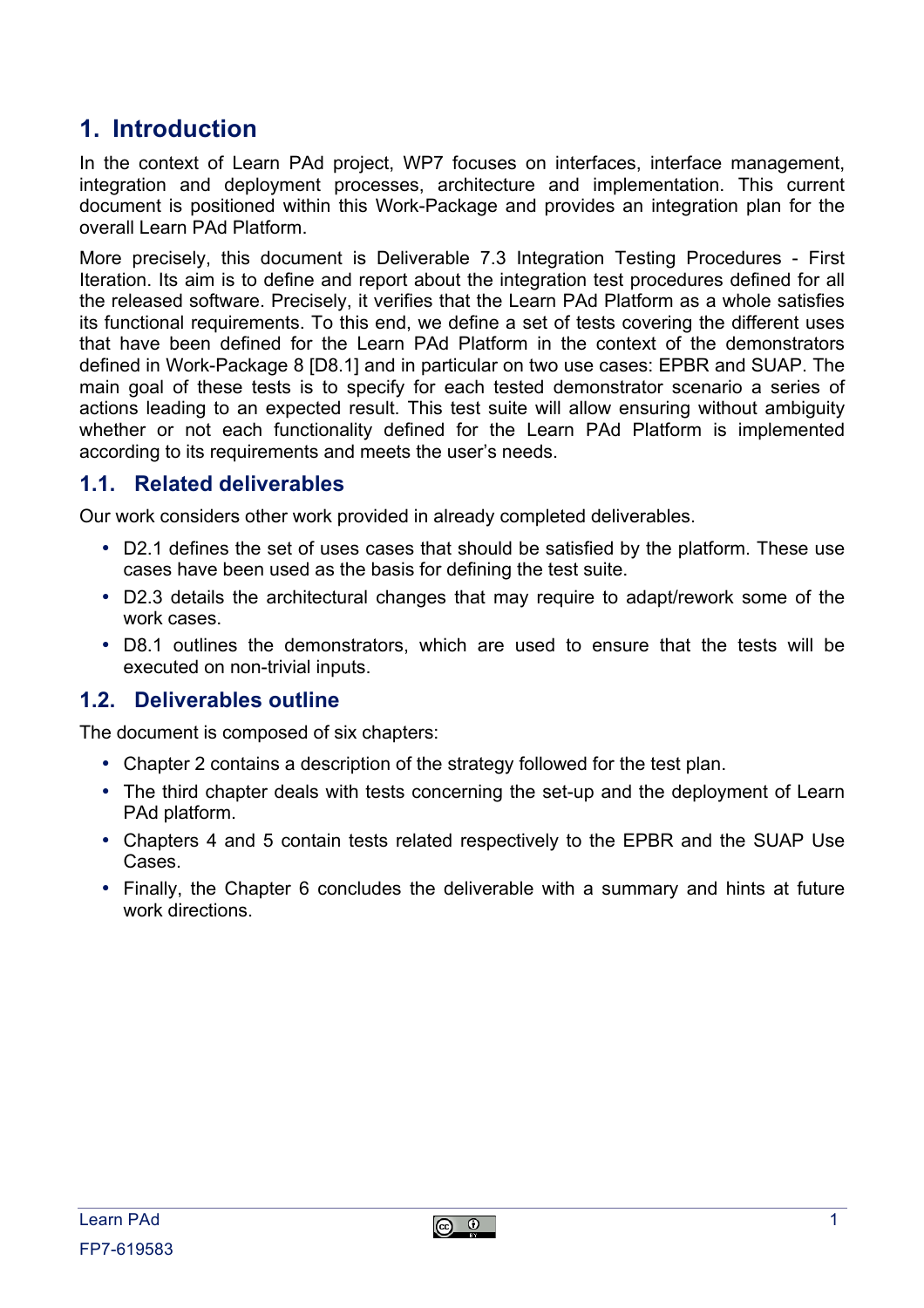## **2. Strategy for the test plan**

#### **2.1. Methodology**

The test plan has been structured around the different use cases defined for the project in D2.1. Based on these use cases, we define the tests adopting the point of view of an enduser of the system. Each test is defined around a self-contained task a user may want to perform, similar to agile test plans centered on user stories**<sup>1</sup>** . By using an end-user perspective as the basis for the tests definition, our goal is to validate that the system conforms not only to its technical specification, but also to its intended use.

To ensure the validity of the test on non-trivial cases, we base our tests on the two demonstrators defined in the context of WP8. For each demonstrator we focus on a specific process:

- The "*Grant Management*" process of the EPBR demonstrator.
- The "*Titolo Unico*" process of the SUAP demonstrator.

These two processes have been selected due to the fact that they are both non-trivial and come from different demonstrators. Consequently they provide interesting and varied inputs that ensure that the tests results will be significant.

The first part of the tests, defined in Chapter 3, is independent of the process being considered. However the tests defined in Chapters 4 and 5 are testing similar functionalities on the two processes. This ensures the functionalities of the platform work correctly on different sets of realistic inputs. The description of the test case should provide a detailed step-by-step description of the different actions needed for the test, based on the activities of the corresponding use cases described in D2.1 and revised in D2.3. The test should also provide the expected results or observations produced by the described series of actions. Note that, since the architecture of the platform has naturally evolved since the inception of the project, some of the original Use Cases no longer translate directly into user activities and had to be reworked or merged for the definition of the tests. For the writing, the point of view that will be assumed is the one of a person without a priori knowledge of the Learn PAd Platform but with reasonable technical knowledge relating to the task at hand. For example, tests related to the installation of the platform will provide a level of information sufficient for a person having at least a basic knowledge of how to interact with a Linux system and its command-line.

#### **2.2. Test card**

Each test case is described using a test case template of the following format:

 $\overline{a}$ 

**<sup>1</sup>** User stories. http://guide.agilealliance.org/guide/user-stories.html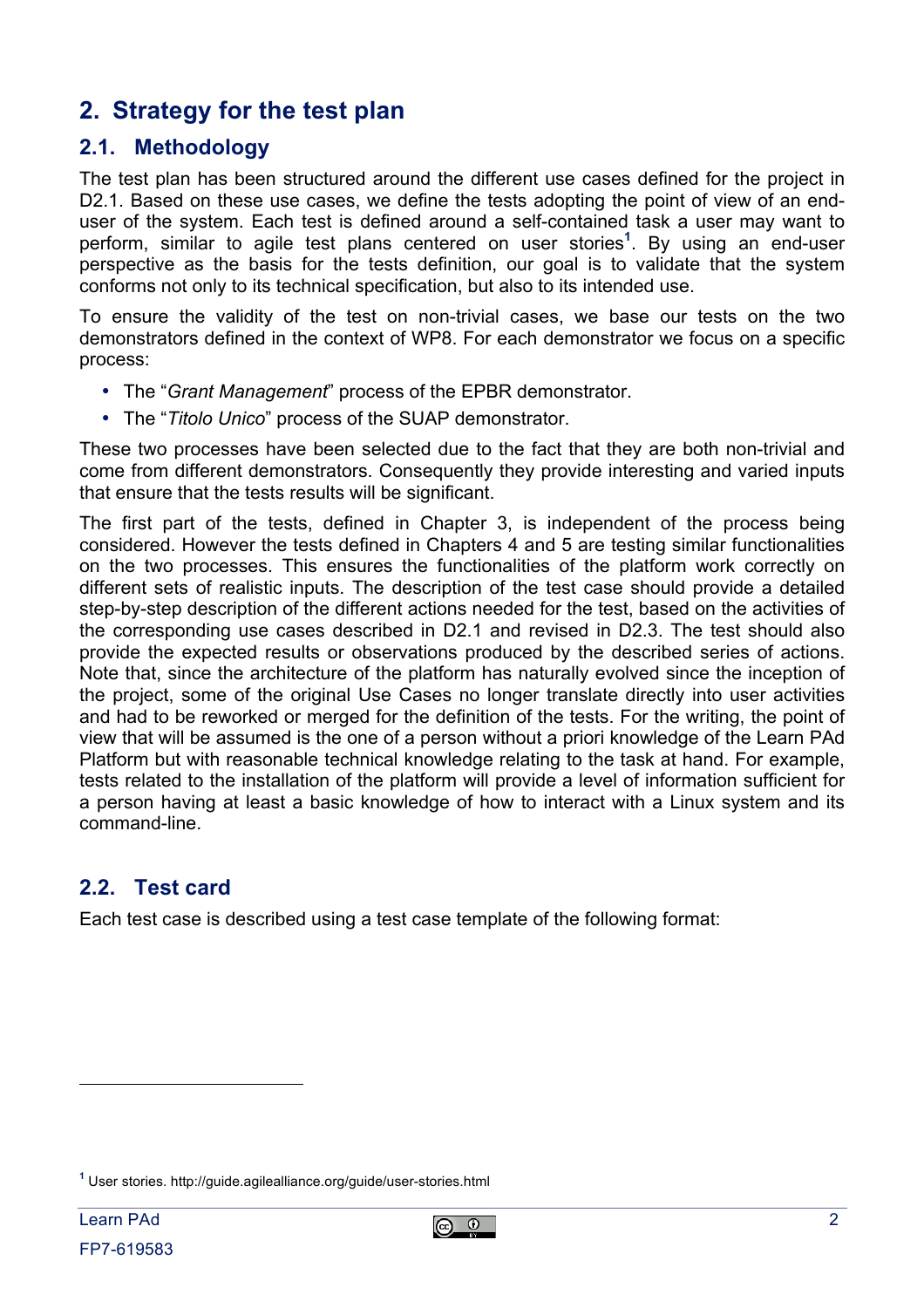| <b>Test Identifier</b>                | <b>Test Name</b> |
|---------------------------------------|------------------|
| Objective                             |                  |
| Prerequisite Tests                    |                  |
| <b>Involved Modules</b>               |                  |
| Procedure                             |                  |
| Inputs                                |                  |
| <b>Expected Outputs &amp; Results</b> |                  |
| <b>Status</b>                         |                  |

With the following definition for each field:

- Test Identifier: an unique identifier of the test
- Test Name: a human-readable designation for the test
- Objective: a short description of the functionality or functionalities being tested
- Prerequisite Tests: The identifiers of the tests that must have be successfully executed for this test to take place.
- Involved Modules: the list of the modules involved in the test
- Procedure: a detailed description of the steps involved for the testing procedure
- Inputs: inputs to be used for the test. Be it files to be used, values for form fields, etc.
- Expected Outputs & Results: The expected result of the test. This can be produced files, displayed info on a GUI, REST return values and so on.
- Status:
	- OK: test succeeded
	- KO: test failed
	- POK: test partially succeeded
	- -: test not executed

A test is successful if the entire observed results match the ones defined in Expected Outputs & results. If only some of the observed results match, the test is only partially successful. If none of the observed result matches the defined expectation, the test is failed.

In some cases, for example when a prerequisite test failed, a test cannot be executed. In such case it should be marked so.

(This field is to be filled only at the end of the project)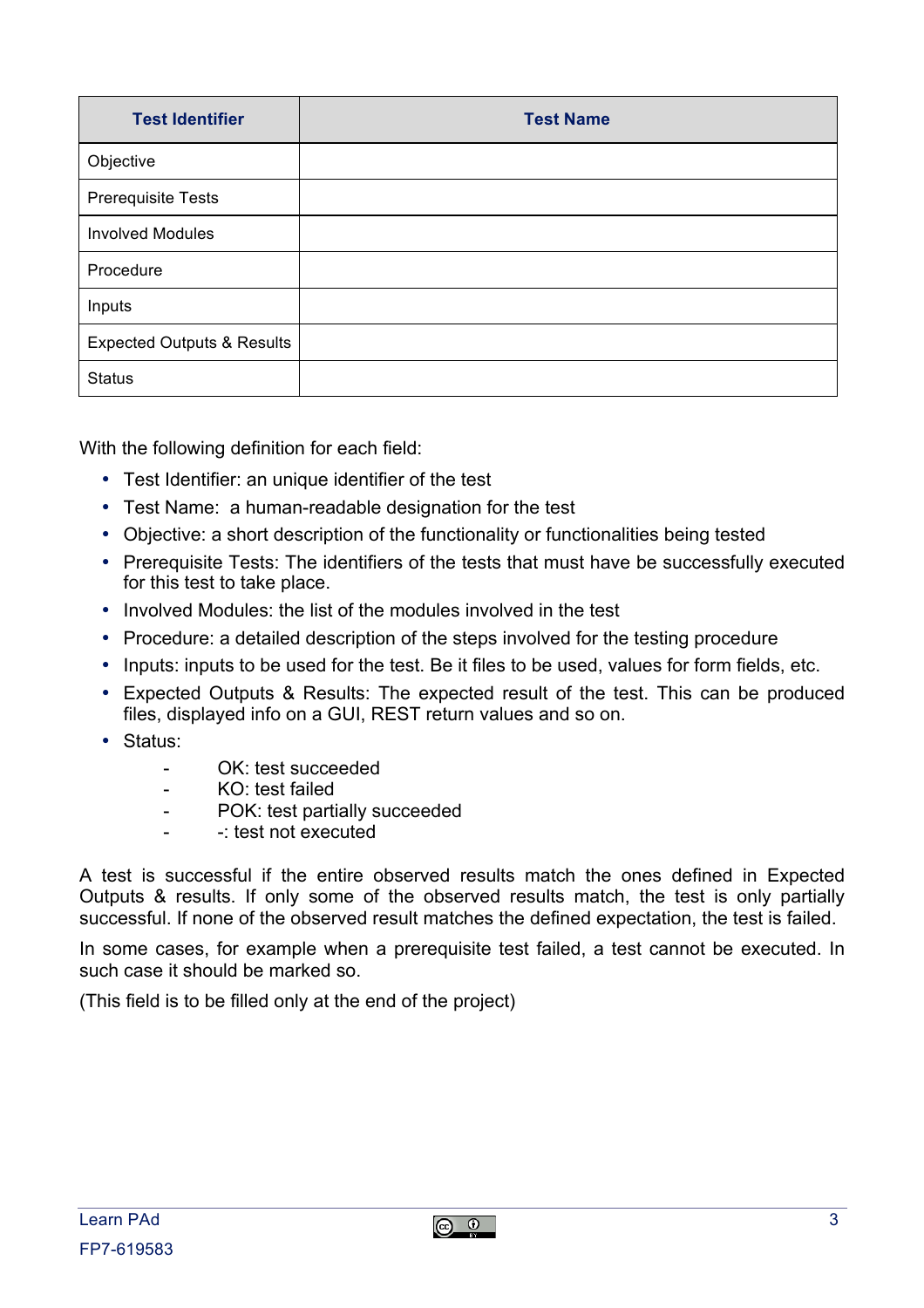#### **2.3. Preparation of the test environment**

#### **2.3.1. Test Machine**

Here are the requirements for the machine on which the tests will be performed:

| <b>OS</b>     | Ubuntu 12.04 LTS (Precise Pangolin)2                                                                                   |
|---------------|------------------------------------------------------------------------------------------------------------------------|
| <b>Memory</b> | $>= 3GB$                                                                                                               |
| version)      | Additional installed packages (latest   Firefox, git, curl, gcc, make, maven, nodejs, openjdk-7-<br>jdk, openjdk-7-jre |
| <b>Others</b> | Internet access (for platform installation)                                                                            |

 $\overline{a}$ 

**<sup>2</sup>** http://releases.ubuntu.com/12.04/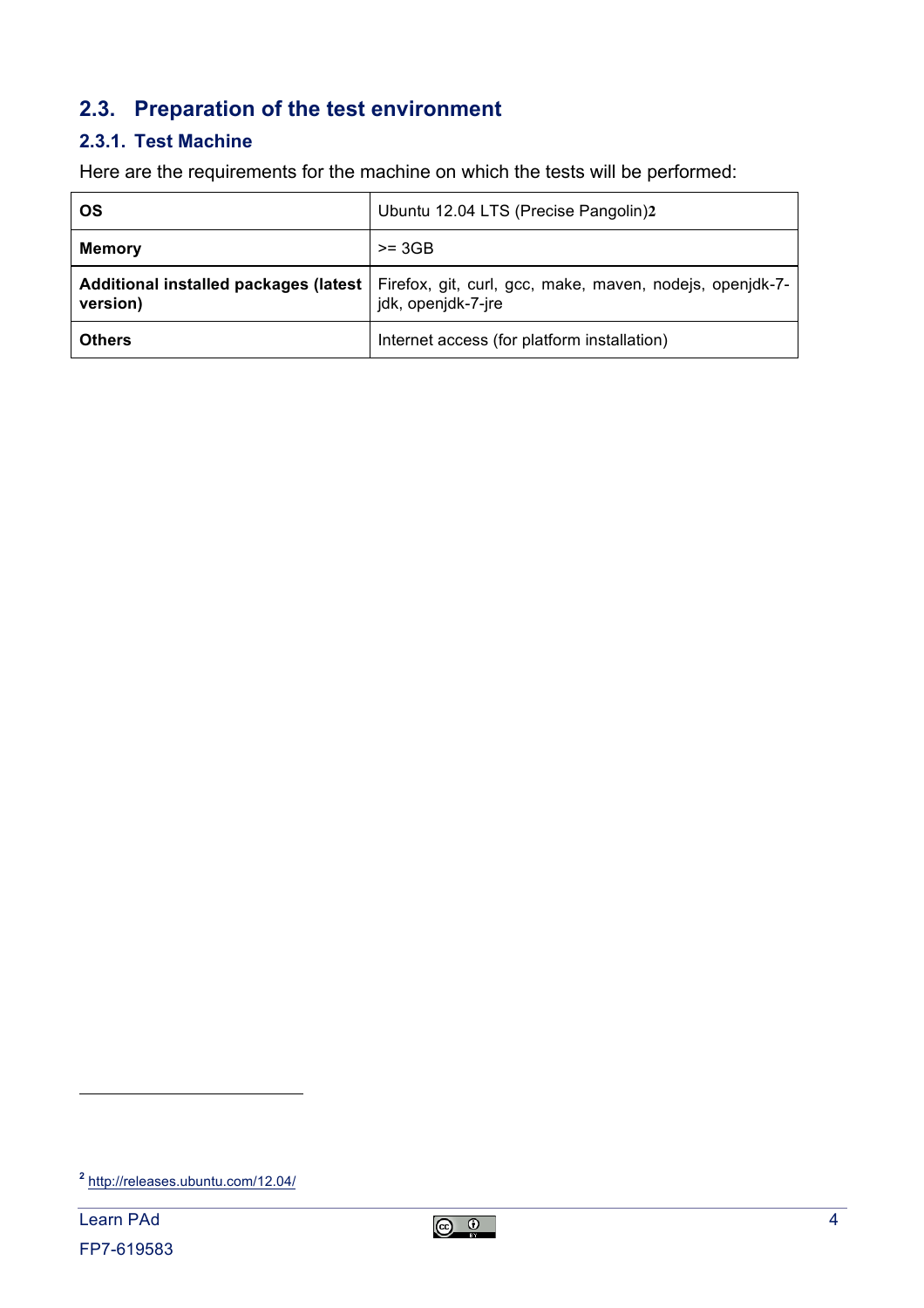## **3. Learn PAd Platform Set-up and deployment Testing**

#### **3.1. Test of Learn PAd Platform – Installation**

| <b>Test 3.1</b>                            | <b>Learn PAd Platform - Installation</b>                                                                           |
|--------------------------------------------|--------------------------------------------------------------------------------------------------------------------|
| Objective                                  | Install the platform on a new machine.                                                                             |
| <b>Prerequisite Tests</b>                  | None.                                                                                                              |
| <b>Involved Modules</b>                    | All.                                                                                                               |
| Procedure                                  | 1. git clone https://github.com/LearnPAd/learnpad.git<br>In the learnpad folder, run bash./build<br>2 <sub>1</sub> |
| Inputs                                     | Having Git, Java and Maven installed on the machine.                                                               |
| &<br>Expected<br>Outputs<br><b>Results</b> | The complete platform source code has been downloaded inside the<br>learnpad folder.                               |
|                                            | The build script has completed successfully (return code 0).                                                       |
|                                            | You have an out folder in each component.                                                                          |
| Status                                     |                                                                                                                    |

#### **3.2. Test of Learn PAd Platform – Launch**

| <b>Test 3.2</b>                     | <b>Learn PAd Platform - Launch</b>                                                                                                                                                                                                     |
|-------------------------------------|----------------------------------------------------------------------------------------------------------------------------------------------------------------------------------------------------------------------------------------|
| Objective                           | Launch the Learn PAd Platform.                                                                                                                                                                                                         |
| <b>Prerequisite Tests</b>           | T3.1                                                                                                                                                                                                                                   |
| <b>Involved Modules</b>             | Core Platform, Collaborative Workspace.                                                                                                                                                                                                |
| Procedure                           | 1. Inside the learnpad folder, run the following command: bash launch<br>start.<br>2. Using a web browser, go to http://localhost:8080.                                                                                                |
| Inputs                              | None.                                                                                                                                                                                                                                  |
| Expected<br>&<br>Outputs<br>Results | The launch start script should return a value of 0, indicating a success (can<br>using the echo \$? command). When going<br>viewed<br>be<br>at<br>http://localhost:8080, the user should be presented with the Learn PAd<br>home page. |
| <b>Status</b>                       |                                                                                                                                                                                                                                        |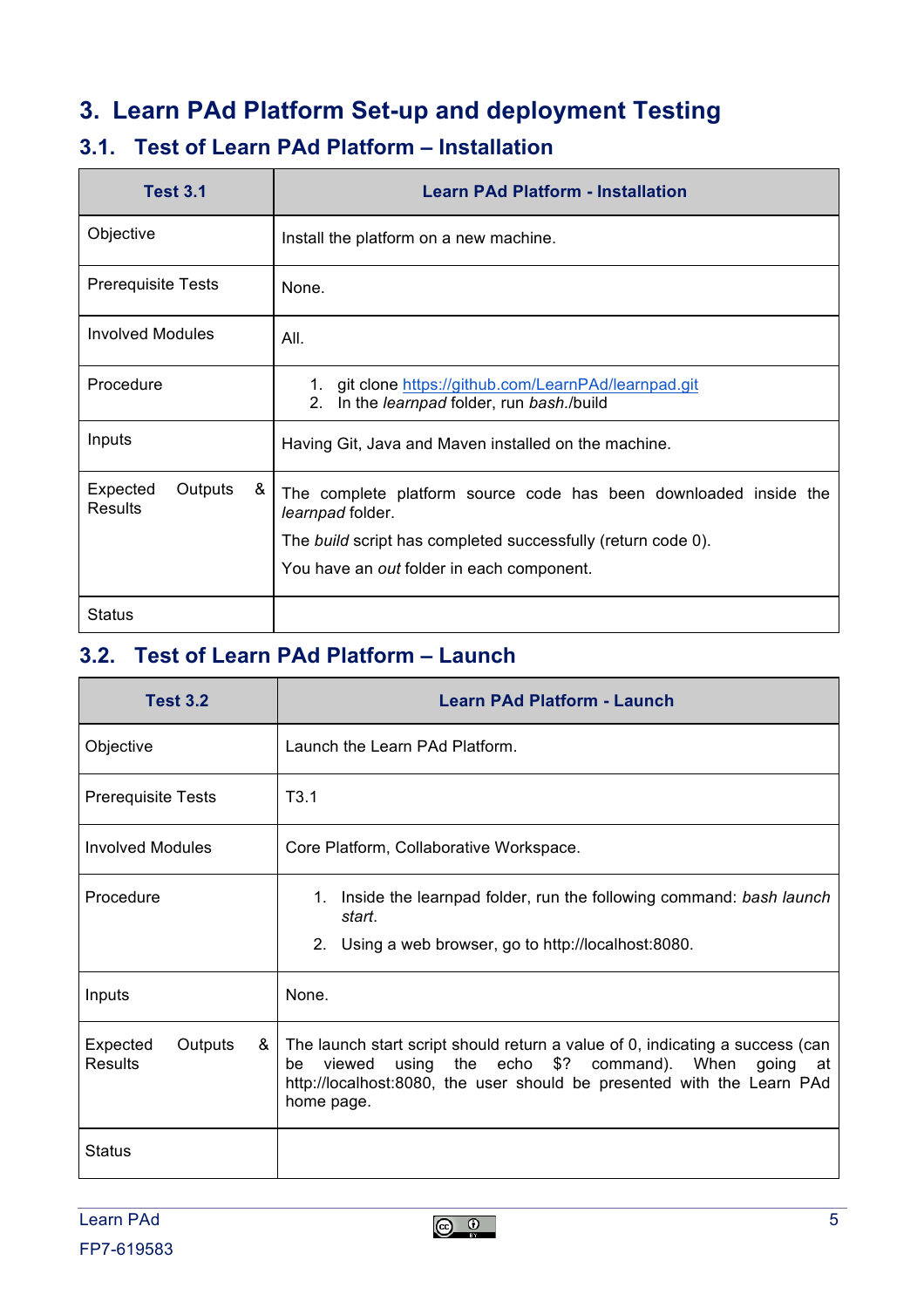## **3.3. Test of Learn PAd Platform – Connection**

| <b>Test 3.3</b>                            | <b>Learn PAd Platform - Connection</b>                                                                                                                                                                                       |
|--------------------------------------------|------------------------------------------------------------------------------------------------------------------------------------------------------------------------------------------------------------------------------|
| Objective                                  | Launch the Learn PAd Platform.                                                                                                                                                                                               |
| <b>Prerequisite Tests</b>                  | T3.1, T3.2                                                                                                                                                                                                                   |
| Involved Modules                           | Core Platform, Collaborative Workspace.                                                                                                                                                                                      |
| Procedure                                  | Using a web browser, go to http://localhost:8080.<br>1.<br>Click on the "login" link in the top-right corner.<br>2 <sub>1</sub><br>3.<br>Enter the login and password defined in Inputs.<br>4. Click on the "log-in" button. |
| Inputs                                     | User login (provided for the test).<br>User password (provided for the test).                                                                                                                                                |
| &<br>Expected<br>Outputs<br><b>Results</b> | The user should now be connected under the "test" profile.<br>This can be verified by observing the profile icon on the top right corner.                                                                                    |
| <b>Status</b>                              |                                                                                                                                                                                                                              |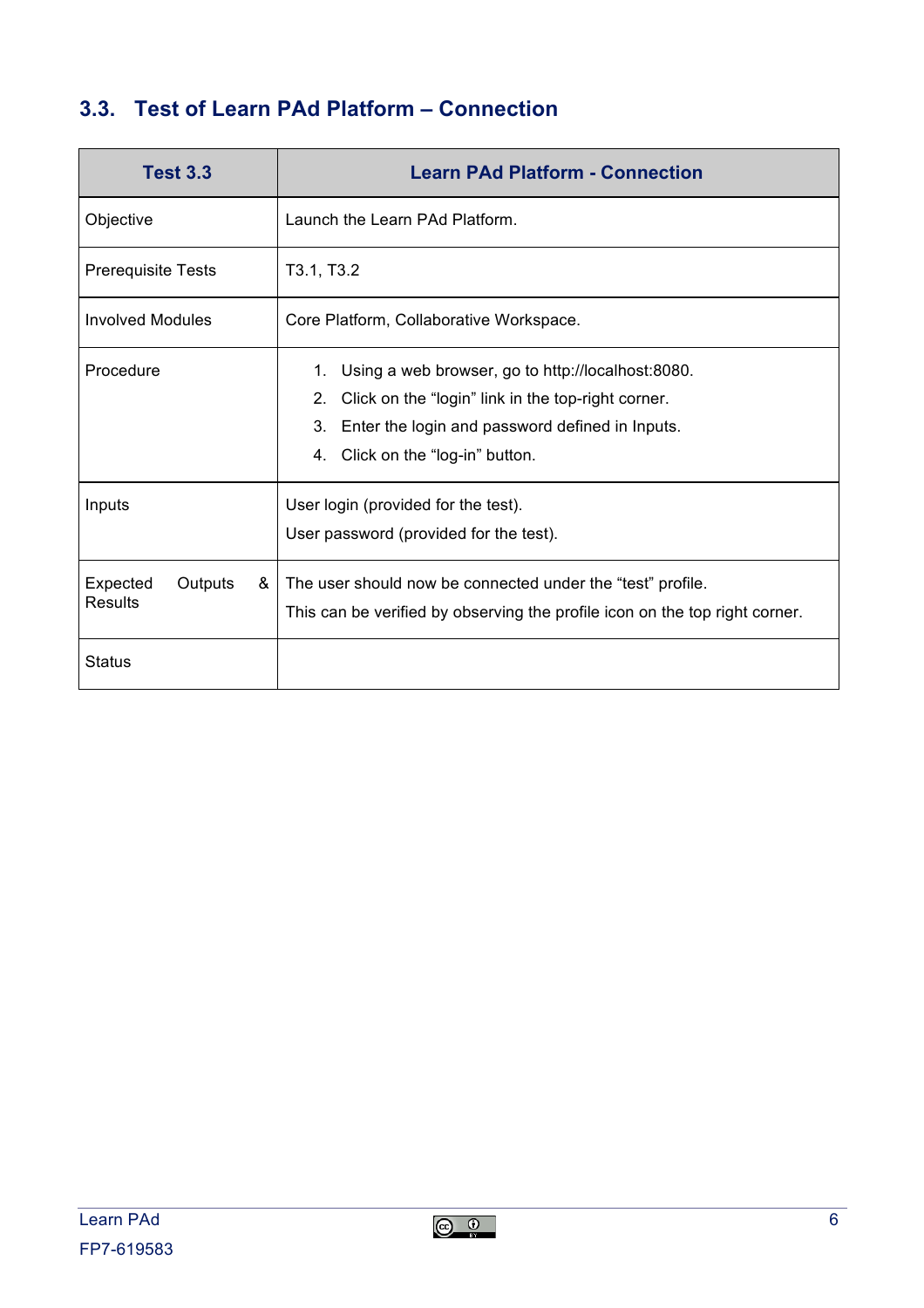# **4. Grant Management: Unicam Use Case Test**

The University of Camerino (UNICAM) is a public institution of higher education participating in the construction of the European Research Area and the European Higher Education Area. Over the last years the Seventh Framework Program (FP7), and now Horizon 2020, provide funding opportunities for many organizations in Europe such as UNICAM in order to support innovation and collaboration. Submitting a EU project the organizations have to be aware of the complexity of the environment in which they are working. They have to be able to manage different way to work considering the different programs, funding and reporting schemes, etc.

The Grant Management process is triggered by the reception of the notification acceptance of the project by EU. It involves several offices inside UNICAM. After the pre-financial payment, the project activities start, and the university has to manage project activities and according to the grant agreement the Periodic Reports and related Amendments if needed. At the end of the project the Final Report has to be sent to the EU community.

| <b>Test 4.1</b>                      | <b>Upload Model Set</b>                                                                                                                                                                        |
|--------------------------------------|------------------------------------------------------------------------------------------------------------------------------------------------------------------------------------------------|
| Objective                            | Upload Model Set consists of selected models by user.                                                                                                                                          |
| <b>Prerequisite Tests</b>            | T3.1                                                                                                                                                                                           |
| <b>Involved Modules</b>              | Learn PAd Modeling Environment, Core Platform.                                                                                                                                                 |
| Procedure                            | 1. Launch Learn PAd Modeling Environment Rich Client.                                                                                                                                          |
|                                      | 2. Open Interaction Scenarios Menu.                                                                                                                                                            |
|                                      | 3. Select Push Model Set Scenario.                                                                                                                                                             |
|                                      | 4. Select Models related to the Grant Management process set through<br>opened table of content in the pop-up window (Decide, if referenced<br>models also should be included into model set). |
|                                      | 5. Click Start Button.                                                                                                                                                                         |
| Inputs                               | The models related to the Grant Management process.                                                                                                                                            |
| Expected Outputs &<br><b>Results</b> | Learn PAd Modeling Environment Model Exporter and Transformer, retrieves<br>models from model repository.                                                                                      |
|                                      | Transforms in one single XML file.                                                                                                                                                             |
|                                      | XML File is named with UNIQUE ID as identified by Core Platform.                                                                                                                               |
|                                      | This XML file with unique ID has been uploaded on Core Platform through<br>PushModelSet API.                                                                                                   |
|                                      | A pop-up window displays if the action was successful.                                                                                                                                         |
| <b>Status</b>                        |                                                                                                                                                                                                |

#### **4.1. Upload model**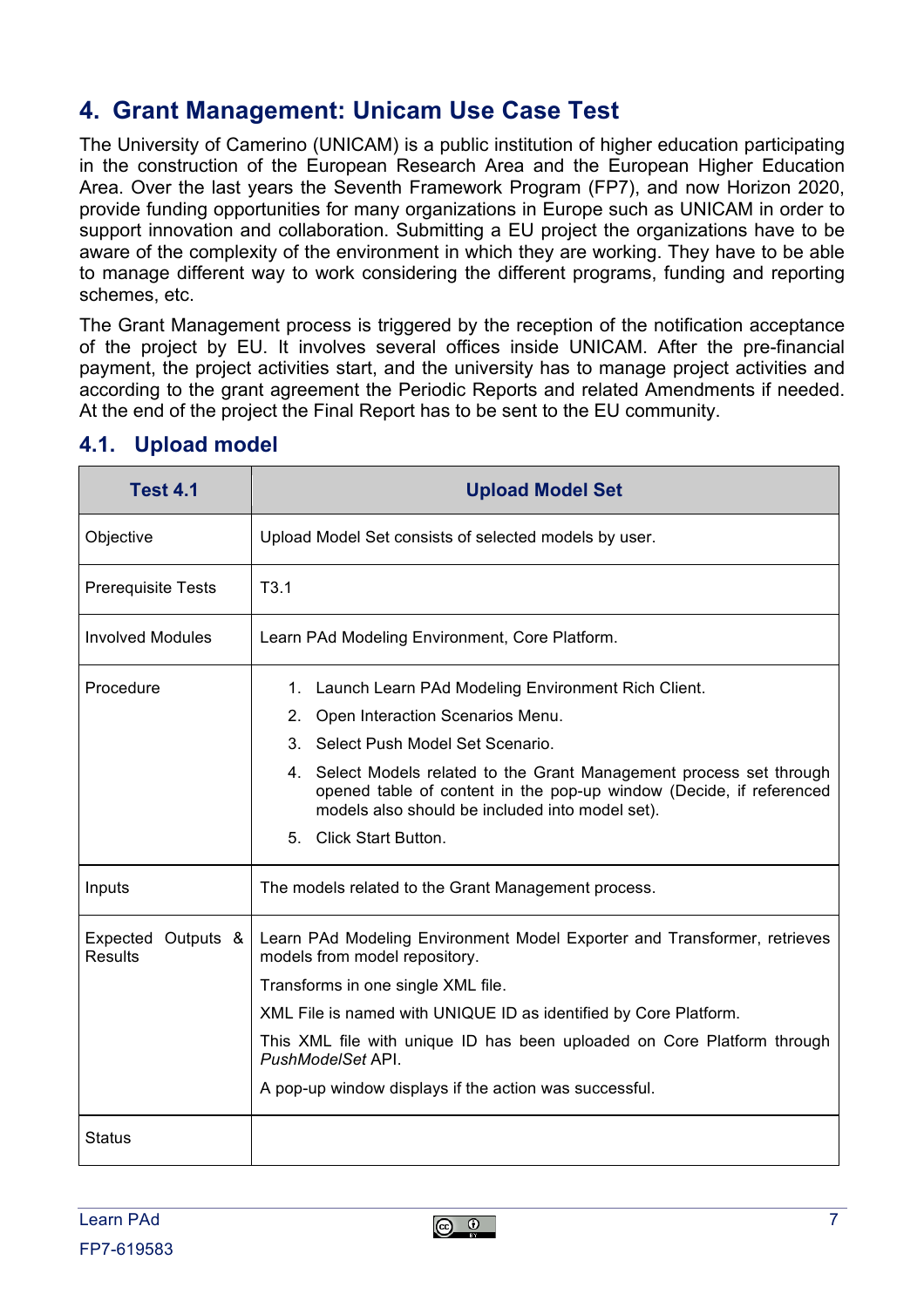# **4.2. Generate questionnaires**

| <b>Test 4.2</b>                         | <b>Generate Questionnaires</b>                                                                                                                                                                                                                                                                                                                                                                                                                                                                                                                                               |  |
|-----------------------------------------|------------------------------------------------------------------------------------------------------------------------------------------------------------------------------------------------------------------------------------------------------------------------------------------------------------------------------------------------------------------------------------------------------------------------------------------------------------------------------------------------------------------------------------------------------------------------------|--|
| Objective                               | Generate a questionnaire from a model.                                                                                                                                                                                                                                                                                                                                                                                                                                                                                                                                       |  |
| <b>Prerequisite Tests</b>               | T4.1                                                                                                                                                                                                                                                                                                                                                                                                                                                                                                                                                                         |  |
| <b>Involved Modules</b>                 | Core Platform, Questionnaire Manager.                                                                                                                                                                                                                                                                                                                                                                                                                                                                                                                                        |  |
| Procedure                               | 1. Notify the Questionnaire Manager from a new model<br>curl - $X$ PUT \<br>"http://host:port/learnpad/qm/importmodel/ <modelsetid>"<br/>2. Ask for the generation of a new questionnaire<br/><math>curl -X GET \</math><br/>"http://host:port/learnpad/qm/generate/<modelsetid>"<br/>3. Get the generation process ID (result from the previous request).<br/>4. Ask for the status of the generation<br/><math>curl -X GET</math><br/>"http://host:port/learnpad/qm/generate/<generationid>/status"<br/>5. Get the questionnaire.</generationid></modelsetid></modelsetid> |  |
| Inputs                                  | The model (with <i>modelsetid</i> related to the Grant Management process) and a<br>configuration file (related to the generation of the questionnaire).                                                                                                                                                                                                                                                                                                                                                                                                                     |  |
| Expected<br>Outputs &<br><b>Results</b> | A questionnaire has been returned in an XML format from the call to the API.                                                                                                                                                                                                                                                                                                                                                                                                                                                                                                 |  |
| <b>Status</b>                           |                                                                                                                                                                                                                                                                                                                                                                                                                                                                                                                                                                              |  |

## **4.3. Assess model quality**

| T4.3                      | <b>Assess Model Quality</b>                                                                                                               |
|---------------------------|-------------------------------------------------------------------------------------------------------------------------------------------|
| Objective                 | Verify model according to defined modeling metrics, rules and guidelines. Find<br>out all non-conformity to defined rules and guidelines. |
| <b>Prerequisite Tests</b> | T4.1                                                                                                                                      |
| <b>Involved Modules</b>   | Core Platform, Model Importer, Model Verification.                                                                                        |
| Procedure                 | 1. Get Grant Management model from core platform.                                                                                         |
|                           | 2. Get validation rules and guidelines. Rules and guidelines define what<br>should be assessed in model.                                  |
|                           | 3. Evaluate model:                                                                                                                        |
|                           | a. Check if model meets all defined rules and guidelines.                                                                                 |
| <b>Learn PAd</b>          | 8                                                                                                                                         |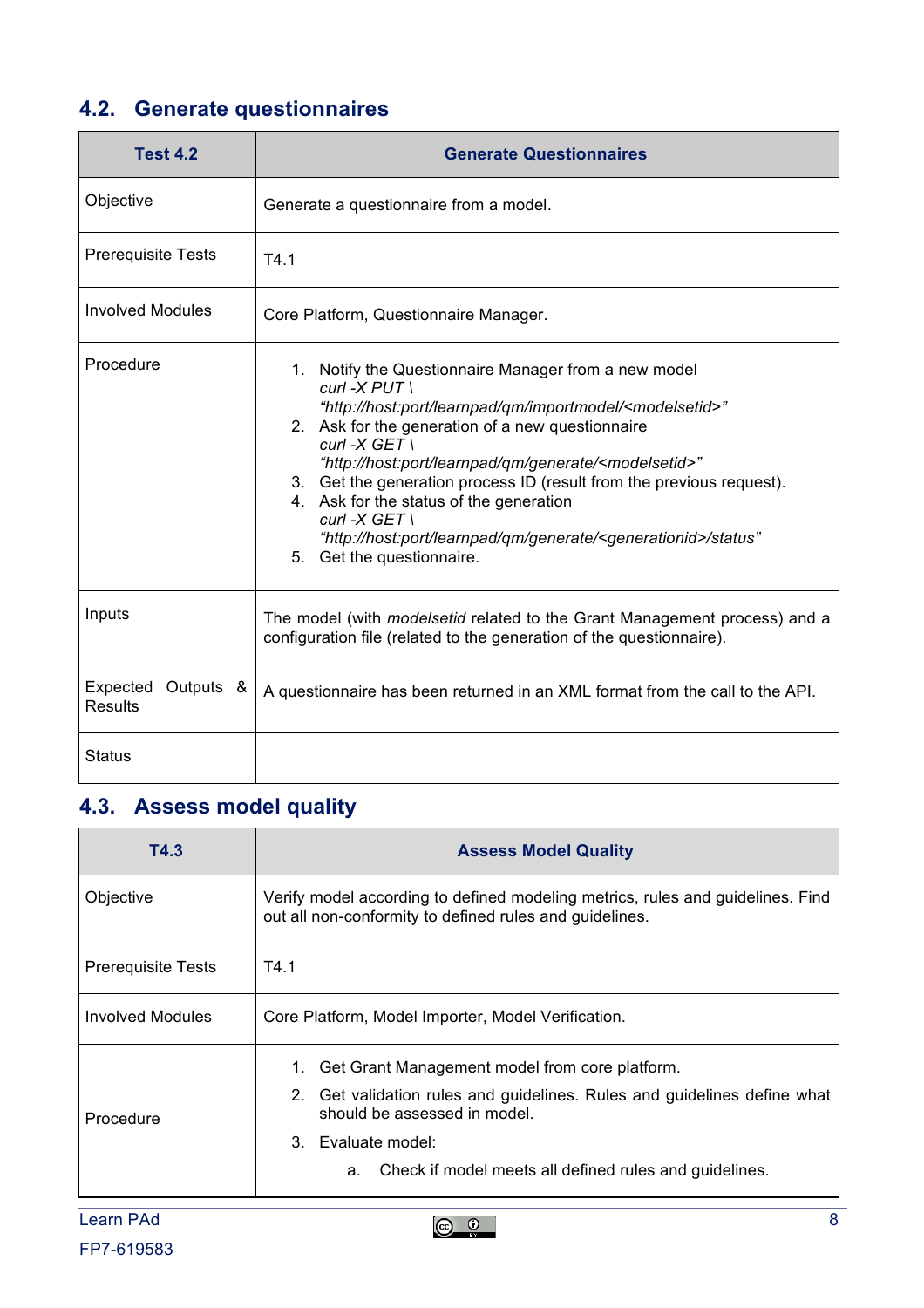|                                      | b. Define all non-conformity to defined rules and guidelines.                                                                                                |
|--------------------------------------|--------------------------------------------------------------------------------------------------------------------------------------------------------------|
|                                      | 4. Identify all non-conformity to rules and guidelines. Create list with<br>concrete examples and references to these non-conformities.                      |
|                                      | 5. Define status of assessment:                                                                                                                              |
|                                      | a. OK - if test didn't find any non-conformity.                                                                                                              |
|                                      | b. KO - if test find non-conformities.                                                                                                                       |
|                                      | 1. The model (with modelsetid related to the Grant Management<br>process).                                                                                   |
| Inputs                               | 2. The associated metrics, rules and guidelines for model assessment.<br>These rules defined by rules check methods defined in Model<br>Verification module. |
|                                      | 1. Assessed model. Assessment status OK.                                                                                                                     |
| Expected Outputs &<br><b>Results</b> | 2. If assessment status is KO then expecting to get list of reasons, list of<br>rules, which are not passed.                                                 |
| Status                               |                                                                                                                                                              |

# **4.4. Browse process documentation**

| <b>Test 4.4</b>           | <b>Browse process documentation</b>                                                                                                                                    |
|---------------------------|------------------------------------------------------------------------------------------------------------------------------------------------------------------------|
| Objective                 | The user can navigate along a process in the wiki.                                                                                                                     |
| <b>Prerequisite Tests</b> | T4.1                                                                                                                                                                   |
| <b>Involved Modules</b>   | Collaborative Workspace.                                                                                                                                               |
| Procedure                 | 1. The user goes on the platform with a web-browser.                                                                                                                   |
|                           | 2. She/he connects with his account.                                                                                                                                   |
|                           | 3. Among the displayed list of general process available, he clicks on the<br>Grant Management process.                                                                |
|                           | 4. Among the list of models in the process "Grant Management", she/he<br>clicks on the main Business Process.                                                          |
|                           | 5. A list of all steps of this Business Process is displayed; she/he can<br>filter them to access the "Event" whose action is "Notification of<br>acceptance from EU". |
|                           | 6. A description of the "Event" is shown and a button which links to the<br>next step in the process is displayed.                                                     |
|                           | The user goes onto the next step.<br>7.                                                                                                                                |
| Inputs                    | User login (provided for the test).                                                                                                                                    |
|                           | User password (provided for the test).                                                                                                                                 |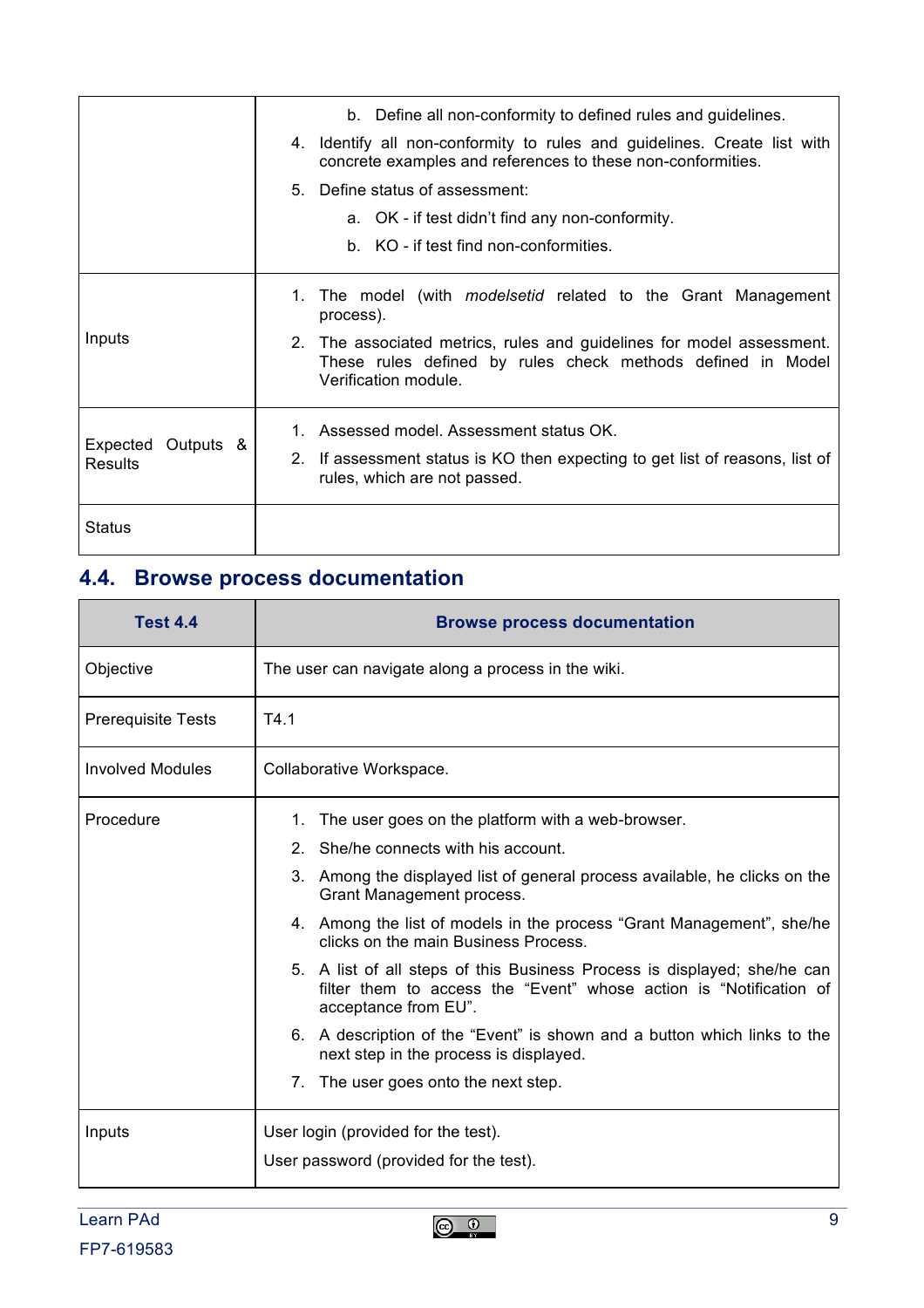| Results |  | Expected Outputs & The user should be able to go forward and backward in the Business Process<br>with buttons in order to discover each step of the process. |
|---------|--|--------------------------------------------------------------------------------------------------------------------------------------------------------------|
| Status  |  |                                                                                                                                                              |

# **4.5. Share business process knowledge**

| <b>Test 4.5</b>                         | <b>Share Business Process Knowledge</b>                                                                                                                                                                                                   |  |
|-----------------------------------------|-------------------------------------------------------------------------------------------------------------------------------------------------------------------------------------------------------------------------------------------|--|
| Objective                               | The user share her/his experience about a process.                                                                                                                                                                                        |  |
| <b>Prerequisite Tests</b>               | T4.4                                                                                                                                                                                                                                      |  |
| <b>Involved Modules</b>                 | Collaborative Workspace.                                                                                                                                                                                                                  |  |
| Procedure                               | 1. The user is browsing the Grant Management process.                                                                                                                                                                                     |  |
|                                         | 2. About the activity "Investigation by MIUR", she/he wants to share<br>experience.                                                                                                                                                       |  |
|                                         | 3. She/he clicks on "Share knowledge" button.                                                                                                                                                                                             |  |
|                                         | 4. A template of "Knowledge" document is presented to him to help him to<br>fill his experience.                                                                                                                                          |  |
|                                         | 5. She/he fills and saves the "Knowledge" document.                                                                                                                                                                                       |  |
| Inputs                                  | None.                                                                                                                                                                                                                                     |  |
| Expected<br>Outputs &<br><b>Results</b> | In the activity "Investigation by MIUR", the user can see the newly created<br>"Knowledge" document displayed as a suggestion that may give additional<br>information about the activity. Clicking this link should lead to the document. |  |
| Status                                  |                                                                                                                                                                                                                                           |  |

## **4.6. Simulate business process**

#### **4.6.1. Initialize simulation**

| <b>Test 4.6.1</b>         | <b>Learn PAd Platform - Initialize Simulation</b>                                                        |
|---------------------------|----------------------------------------------------------------------------------------------------------|
| Objective                 | Initialize a simulation of the Grant Management process.                                                 |
| <b>Prerequisite Tests</b> | T3.1, T3.2, T3.3, T4.1                                                                                   |
| <b>Involved Modules</b>   | Core Platform, Collaborative Workspace, Simulator.                                                       |
| Procedure                 | 1. On the home page, click on the <i>simulate</i> button corresponding to the<br>Grant Management model. |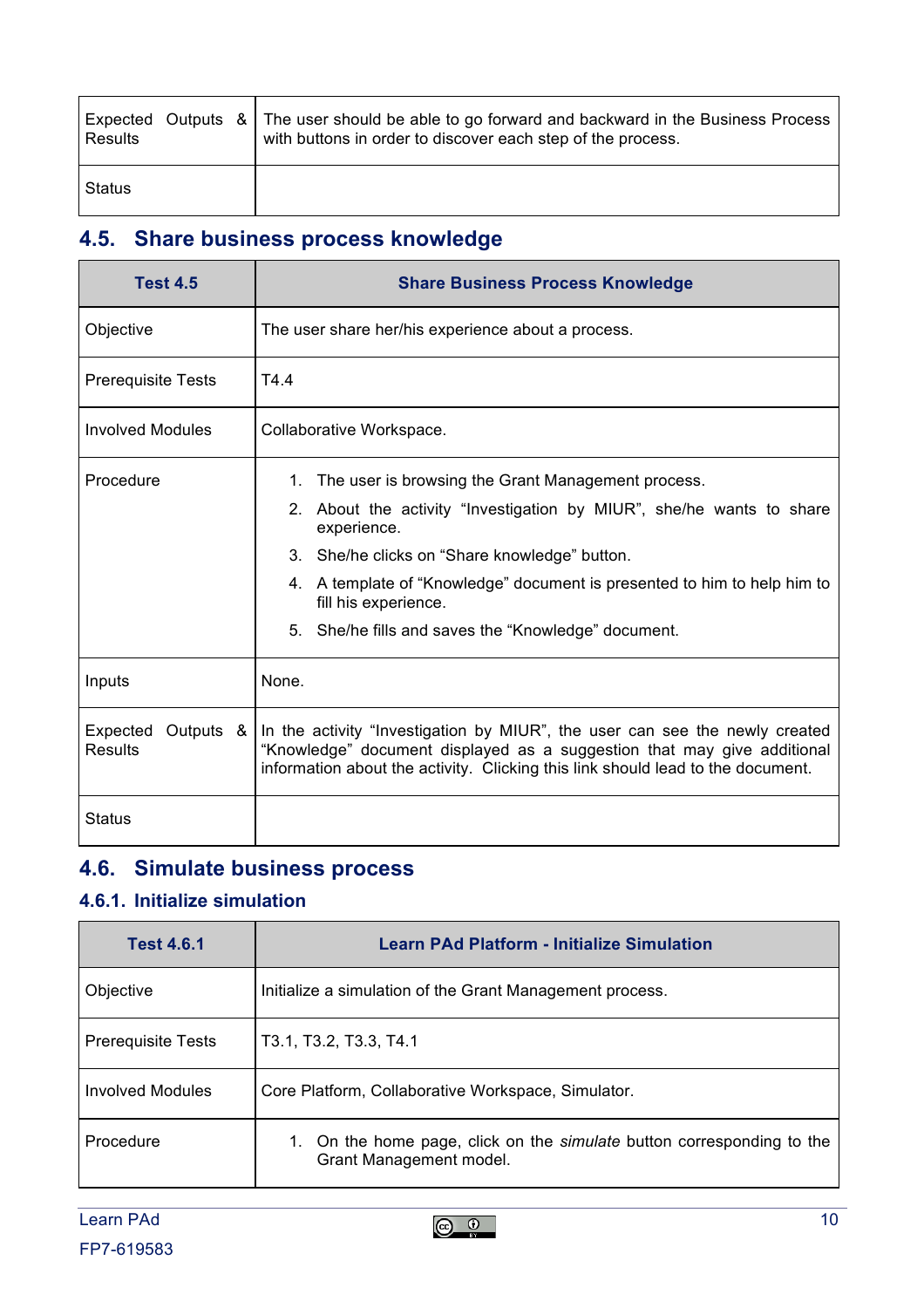|                                         | 2. Set the parameters to the given Input values and validate.                                                                                                                    |
|-----------------------------------------|----------------------------------------------------------------------------------------------------------------------------------------------------------------------------------|
| Inputs                                  | The Grant Management model.<br>Configuration for the Business Process:<br>٠<br>For each role: select test.<br>All other parameters left to their default value<br>$\Omega$       |
| Expected<br>Outputs &<br><b>Results</b> | 1. After having clicked the <i>validate</i> button, the user should be directed to<br>configuration interface for starting a simulation of the Grant<br>a<br>Management process. |
|                                         | 2. After having configured the simulation, the user should be directed to<br>the simulation interface, containing the first task of the business<br>process.                     |
| Status                                  |                                                                                                                                                                                  |

#### **4.6.2. Execute simulation**

| <b>Test 4.6.2</b>                | <b>Learn PAd Platform - Run Simulation</b>                                                                                                                                                             |  |
|----------------------------------|--------------------------------------------------------------------------------------------------------------------------------------------------------------------------------------------------------|--|
| Objective                        | Run a simulation of the Grant Management process.                                                                                                                                                      |  |
| <b>Prerequisite Tests</b>        | T3.1, T3.2, T3.3, T4.1, T4.6.1                                                                                                                                                                         |  |
| Involved Modules                 | Core Platform, Collaborative Workspace, Simulator.                                                                                                                                                     |  |
| Procedure                        | In this first iteration of the Integration Testing Procedures, we don't have yet<br>the required information for describing the test of the Run Simulation.                                            |  |
| Inputs                           | The Sportello Grant Management: Unicam Use Case.<br>Configuration for the Business Process:<br>For each role: select test.<br>$\Omega$<br>All other parameters left to their default value.<br>$\circ$ |  |
| Expected<br>Outputs &<br>Results | All the tasks are validated.<br>The simulation completes successfully.<br>The user is redirected back to her/his home page.                                                                            |  |
| <b>Status</b>                    |                                                                                                                                                                                                        |  |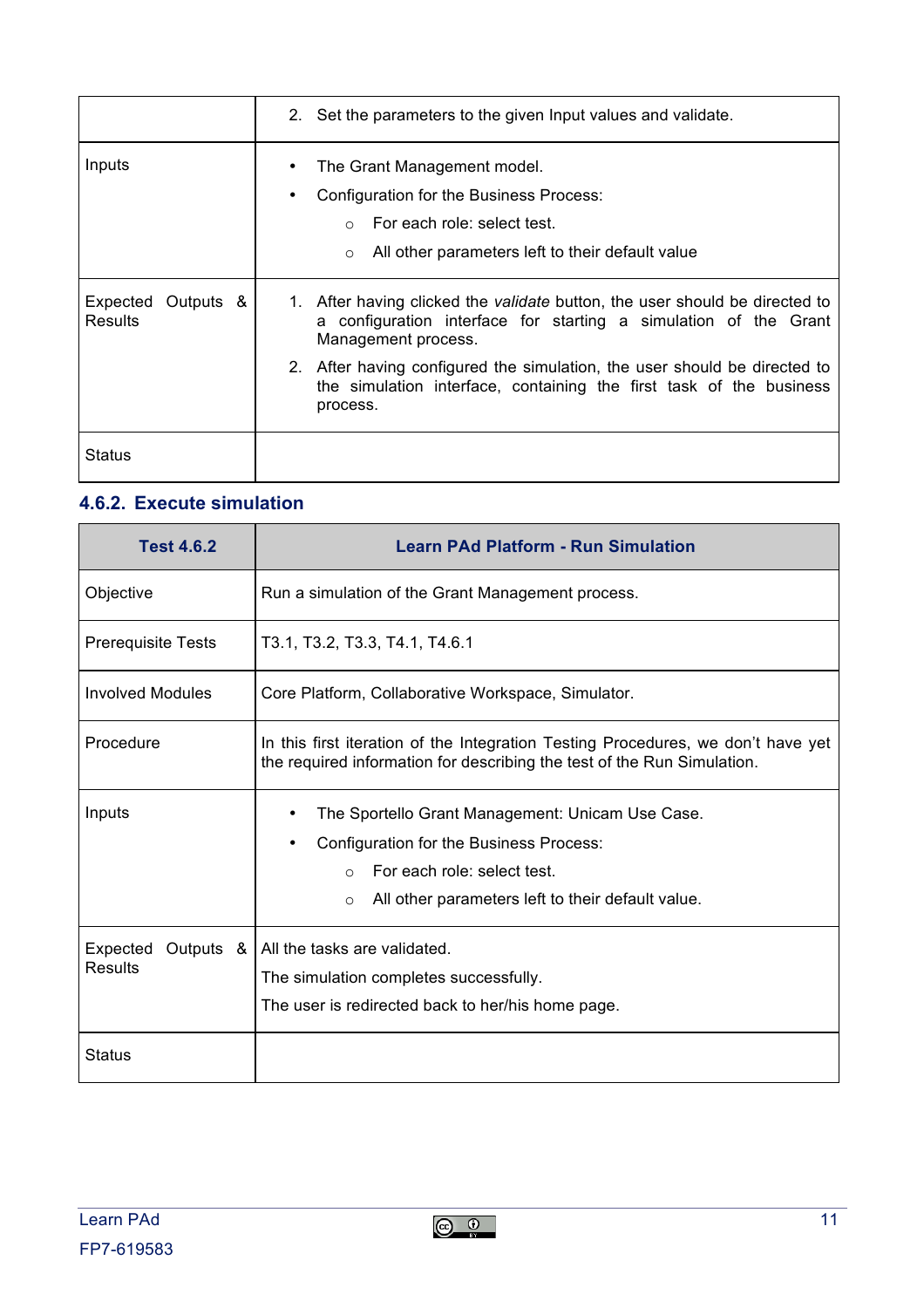## **4.7. Monitor learning progress**

| <b>Test 4.7</b>                              | <b>Learn PAd Platform - Monitor Learning Progress</b>                                                                                                                      |
|----------------------------------------------|----------------------------------------------------------------------------------------------------------------------------------------------------------------------------|
| Objective                                    | Check the learning indicators associated with the Grant Management<br>process.                                                                                             |
| <b>Prerequisite Tests</b>                    | T3.1, T3.2, T3.3, T4.1, T4.6.1, T4.6.2                                                                                                                                     |
| <b>Involved Modules</b>                      | Core Platform, Collaborative Workspace, Simulator.                                                                                                                         |
| Procedure                                    | From the home page, the user goes to the dashboard.                                                                                                                        |
| Inputs                                       | None.                                                                                                                                                                      |
| Expected<br>Outputs<br>- &<br><b>Results</b> | The dashboard displays the session score of the user for the session in<br>T4.6.2.<br>The other indicators (BP score, global score etc.) have been updated<br>accordingly. |
| Status                                       |                                                                                                                                                                            |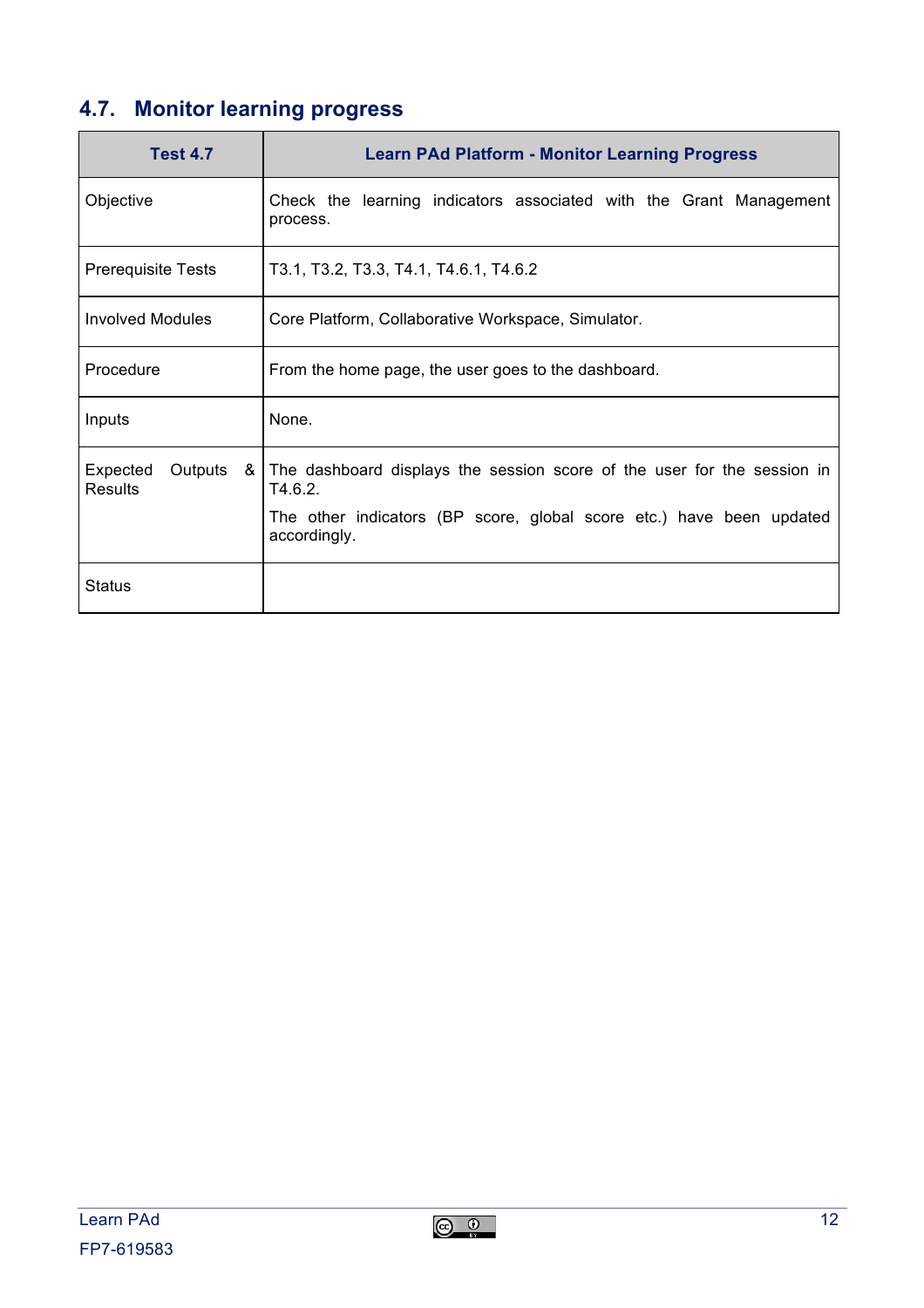#### **5. Sportello Unico Attività Produttive: Marche Region Use Case Test**

*Sportello Unico Attività Produttive* (SUAP) refers to the activities that the Italian Public Administrations have to put in place in order to permit to entrepreneurs to set up a new company or more general to organize a business activity. Reducing the administrative burden the entrepreneurs refers to a single office, the SUAP office. Contact between entrepreneurs and SUAP office has to be done completely online. SUAP office can be considered as a mediator among entrepreneurs and PAs.

The "*Titolo Unico*" process is named in English as "Standard Request to Start a Business Activity". The entrepreneur applies for opening the activity and he/she has to wait for feedback by the administration before to start. Such application is a request reporting details of the activity, location, etc. SUAP office forwards the request to the municipality offices and third parties administrations involved in the verification activity.

| <b>Test 5.1</b>                      | <b>Upload Model Set</b>                                                                                                                                                                      |
|--------------------------------------|----------------------------------------------------------------------------------------------------------------------------------------------------------------------------------------------|
| Objective                            | Upload Model Set consists of selected models by user.                                                                                                                                        |
| <b>Prerequisite Tests</b>            | T3.1                                                                                                                                                                                         |
| <b>Involved Modules</b>              | Learn PAd Modeling Environment, Core Platform.                                                                                                                                               |
| Procedure                            | 1. User launches Learn PAd Modeling Environment Rich Client.                                                                                                                                 |
|                                      | 2. Opens Interaction Scenarios Menu.                                                                                                                                                         |
|                                      | 3. Selects Push Model Set Scenario.                                                                                                                                                          |
|                                      | 4. Selects Models related to the Titolo Unico process set through opened<br>table of content in the pop-up window (decides, if referenced models<br>also should be included into model set). |
|                                      | 5. Clicks Start Button.                                                                                                                                                                      |
| Inputs                               | The models related to the Titolo Unico process.                                                                                                                                              |
| Expected Outputs &<br><b>Results</b> | Learn PAd Modeling Environment Model Exporter and Transformer, retrieves<br>models from model repository.                                                                                    |
|                                      | Transforms in one single XML file.                                                                                                                                                           |
|                                      | XML File is named with UNIQUE ID as identified by Core Platform.                                                                                                                             |
|                                      | This XML file with unique ID has been uploaded on Core Platform through<br>PushModelSet API.                                                                                                 |
|                                      | A pop-up window displays if the action was successful.                                                                                                                                       |

#### **5.1. Upload Model**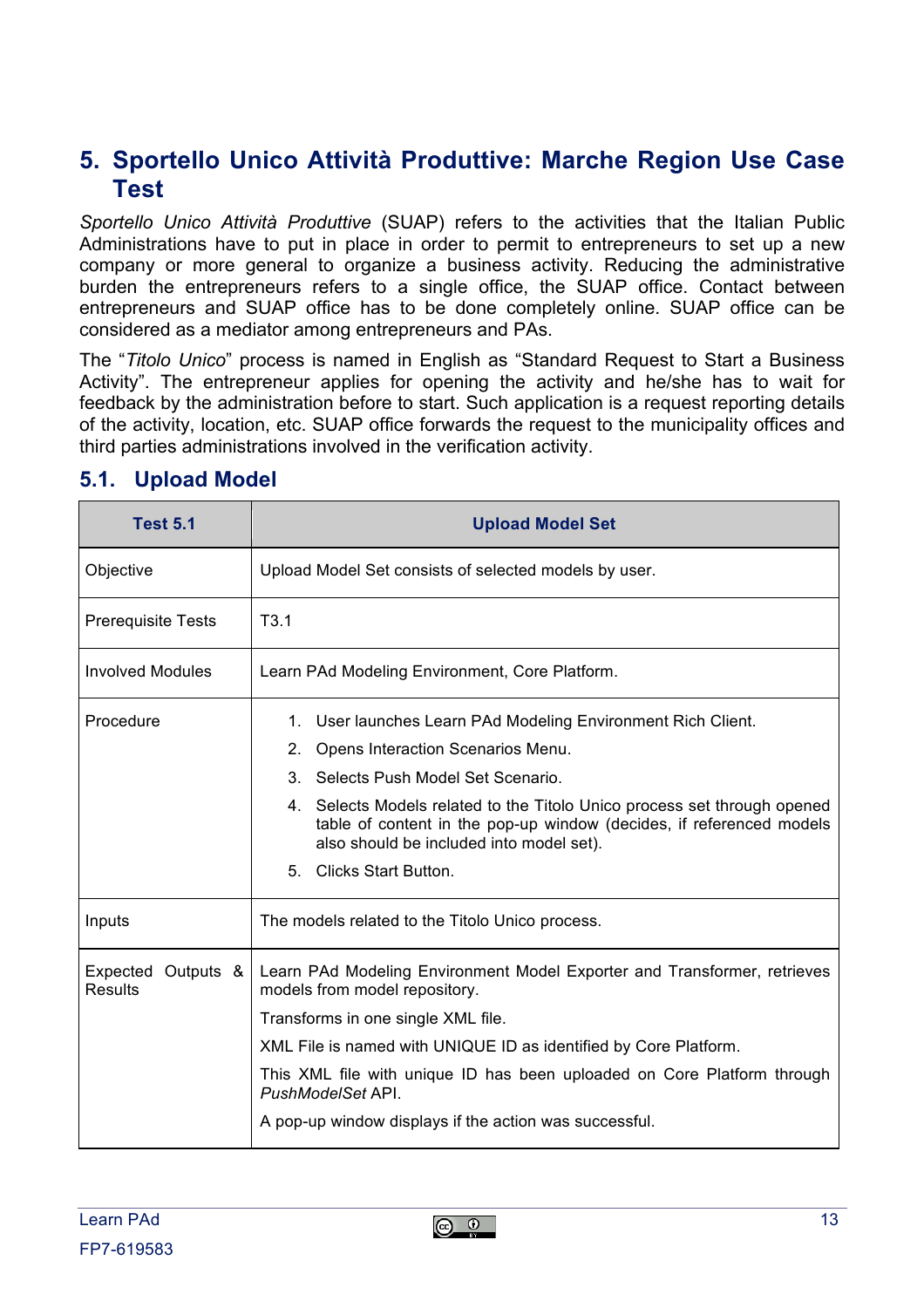# **5.2. Generate questionnaires**

| <b>Test 5.2</b>                         | <b>Generate Questionnaires</b>                                                                                                                                                                                                                                                                                                                                                                                                                                                                                                                                               |
|-----------------------------------------|------------------------------------------------------------------------------------------------------------------------------------------------------------------------------------------------------------------------------------------------------------------------------------------------------------------------------------------------------------------------------------------------------------------------------------------------------------------------------------------------------------------------------------------------------------------------------|
| Objective                               | Generate a questionnaire from a model.                                                                                                                                                                                                                                                                                                                                                                                                                                                                                                                                       |
| <b>Prerequisite Tests</b>               | T5.1                                                                                                                                                                                                                                                                                                                                                                                                                                                                                                                                                                         |
| <b>Involved Modules</b>                 | Core Platform, Questionnaire Manager.                                                                                                                                                                                                                                                                                                                                                                                                                                                                                                                                        |
| Procedure                               | 6. Notify the Questionnaire Manager from a new model<br>$curl -X$ $PUT$ \<br>"http://host:port/learnpad/qm/importmodel/ <modelsetid>"<br/>7. Ask for the generation of a new questionnaire<br/><math>curl -X GET</math><br/>"http://host:port/learnpad/qm/generate/<modelsetid>"<br/>8. Get the generation process ID (result from the previous request)<br/>9. Ask for the status of the generation<br/>curl -<math>X</math> GET \<br/>"http://host:port/learnpad/qm/generate/<generationid>/status"<br/>10. Get the questionnaire</generationid></modelsetid></modelsetid> |
| Inputs                                  | The model (with <i>modelsetid</i> related to the Titolo Unico process) and a<br>configuration file (related to the generation of the questionnaire).                                                                                                                                                                                                                                                                                                                                                                                                                         |
| Expected<br>Outputs &<br><b>Results</b> | A questionnaire has been returned in an XML format from the call to the API.                                                                                                                                                                                                                                                                                                                                                                                                                                                                                                 |
| <b>Status</b>                           |                                                                                                                                                                                                                                                                                                                                                                                                                                                                                                                                                                              |

# **5.3. Assess model quality**

| T5.3                      | <b>Assess Model Quality</b>                                                                                                                   |
|---------------------------|-----------------------------------------------------------------------------------------------------------------------------------------------|
| Objective                 | Verify model according to defined modeling metrics, rules and guidelines. Find<br>out all non-conformity to defined rules and guidelines.     |
| <b>Prerequisite Tests</b> | T5.1                                                                                                                                          |
| Involved Modules          | Core Platform, Model Importer, Model Verification.                                                                                            |
| Procedure                 | 1. Get Tito Unico model from core platform that will be verified.<br>2. Get validation rules and guidelines. Rules and guidelines define what |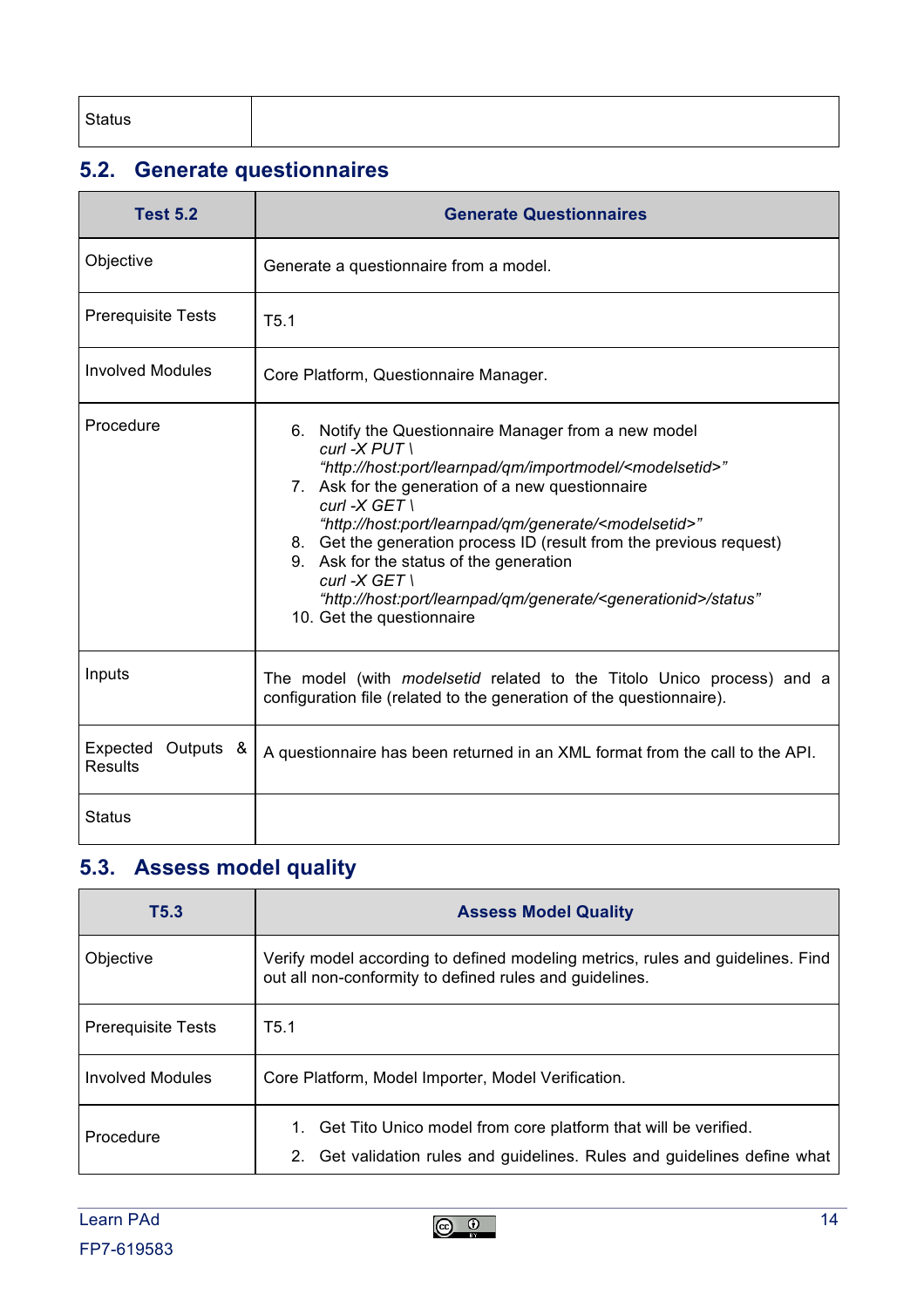|                                  | should be assessed in model.                                                                                                                                 |
|----------------------------------|--------------------------------------------------------------------------------------------------------------------------------------------------------------|
|                                  | 3. Evaluate model:                                                                                                                                           |
|                                  | a. Check if model meets all defined rules and guidelines.                                                                                                    |
|                                  | b. Define all non-conformity to defined rules and guidelines.                                                                                                |
|                                  | 4. Identify all non-conformity to rules and guidelines. Create list with<br>concrete examples and references to these non-conformities.                      |
|                                  | 5. Define status of assessment:                                                                                                                              |
|                                  | a. OK - if test didn't find any non-conformity.                                                                                                              |
|                                  | b. KO - if test find non-conformities.                                                                                                                       |
|                                  | 1. The model (with <i>modelsetid</i> related to the Titolo Unico process).                                                                                   |
| Inputs                           | 2. The associated metrics, rules and guidelines for model assessment.<br>These rules defined by rules check methods defined in Model<br>Verification module. |
| Expected<br>Outputs &<br>Results | 1. Assessed model. Assessment status OK.                                                                                                                     |
|                                  | 2. If assessment status is KO then expecting to get list of reasons, list of<br>rules, which are not passed.                                                 |
| Status                           |                                                                                                                                                              |

# **5.4. Browse process documentation**

| <b>Test 5.4</b>           | <b>Browse process documentation</b>                                                                                                                                    |
|---------------------------|------------------------------------------------------------------------------------------------------------------------------------------------------------------------|
| Objective                 | The user can navigate along a process in the wiki.                                                                                                                     |
| <b>Prerequisite Tests</b> | T <sub>5.1</sub>                                                                                                                                                       |
| <b>Involved Modules</b>   | Collaborative Workspace.                                                                                                                                               |
| Procedure                 | The user goes on the platform with a web-browser.<br>1.                                                                                                                |
|                           | 2. She/he connects with his account.                                                                                                                                   |
|                           | 3. Among the displayed list of general process available, he clicks on the<br>Titolo Unico process.                                                                    |
|                           | 4. Among the list of models in the process "Titolo Unico", she/he clicks<br>on the main Business Process.                                                              |
|                           | 5. A list of all steps of this Business Process is displayed; she/he can<br>filter them to access the "Event" whose action is "Notification of<br>acceptance from EU". |
|                           | 6. A description of the "Event" is shown and a button which links to the<br>next step in the process is displayed.                                                     |
|                           | The user goes onto the next step.<br>$7_{\scriptscriptstyle{\ddots}}$                                                                                                  |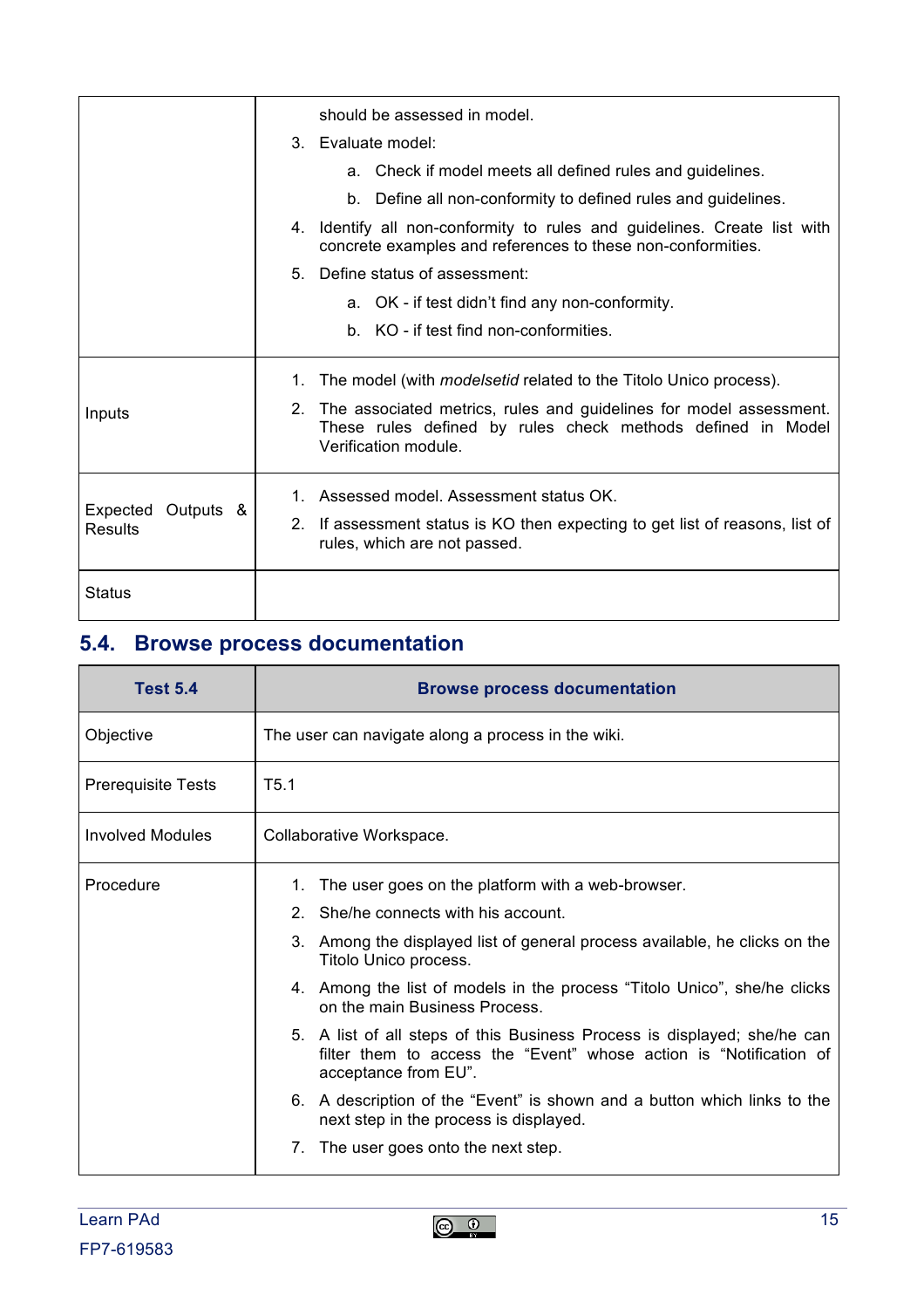| Inputs                           | User login (provided for the test).<br>User password (provided for the test).                                                             |
|----------------------------------|-------------------------------------------------------------------------------------------------------------------------------------------|
| Expected<br>Outputs &<br>Results | The user should be able to go forward and backward in the Business Process<br>with buttons in order to discover each step of the process. |
| <b>Status</b>                    |                                                                                                                                           |

#### **5.5. Share business process knowledge**

| <b>Test 5.5</b>                         | <b>Share Business Process Knowledge</b>                                                                                                                                                                                                                     |
|-----------------------------------------|-------------------------------------------------------------------------------------------------------------------------------------------------------------------------------------------------------------------------------------------------------------|
| Objective                               | The user share her/his experience about a process.                                                                                                                                                                                                          |
| <b>Prerequisite Tests</b>               | T <sub>5.4</sub>                                                                                                                                                                                                                                            |
| <b>Involved Modules</b>                 | Collaborative Workspace.                                                                                                                                                                                                                                    |
| Procedure                               | 1. The user is browsing the Titolo Unico process.                                                                                                                                                                                                           |
|                                         | 2. About the activity "Check the correctness of the request", she/he<br>wants to share experience.                                                                                                                                                          |
|                                         | 3. She/he clicks on "Share knowledge" button.                                                                                                                                                                                                               |
|                                         | 4. A template of "Knowledge" document is presented to him to help him<br>to fill his experience.                                                                                                                                                            |
|                                         | 5. She/he fills and saves the "Knowledge" document.                                                                                                                                                                                                         |
| Inputs                                  | None.                                                                                                                                                                                                                                                       |
| Expected<br>Outputs &<br><b>Results</b> | In the activity "Check the correctness of the request", the user can see the<br>newly created "Knowledge" document displayed as a suggestion that may give<br>additional information about the activity. Clicking this link should lead to the<br>document. |
| Status                                  |                                                                                                                                                                                                                                                             |

#### **5.6. Simulate business process**

#### **5.6.1. Initialize simulation**

| <b>Test 5.6.1</b>         | <b>Learn PAd Platform - Initialize Simulation</b>    |
|---------------------------|------------------------------------------------------|
| <b>Objective</b>          | Initialize a simulation of the Titolo Unico process. |
| <b>Prerequisite Tests</b> | T3.1, T3.2, T3.3, T5.1                               |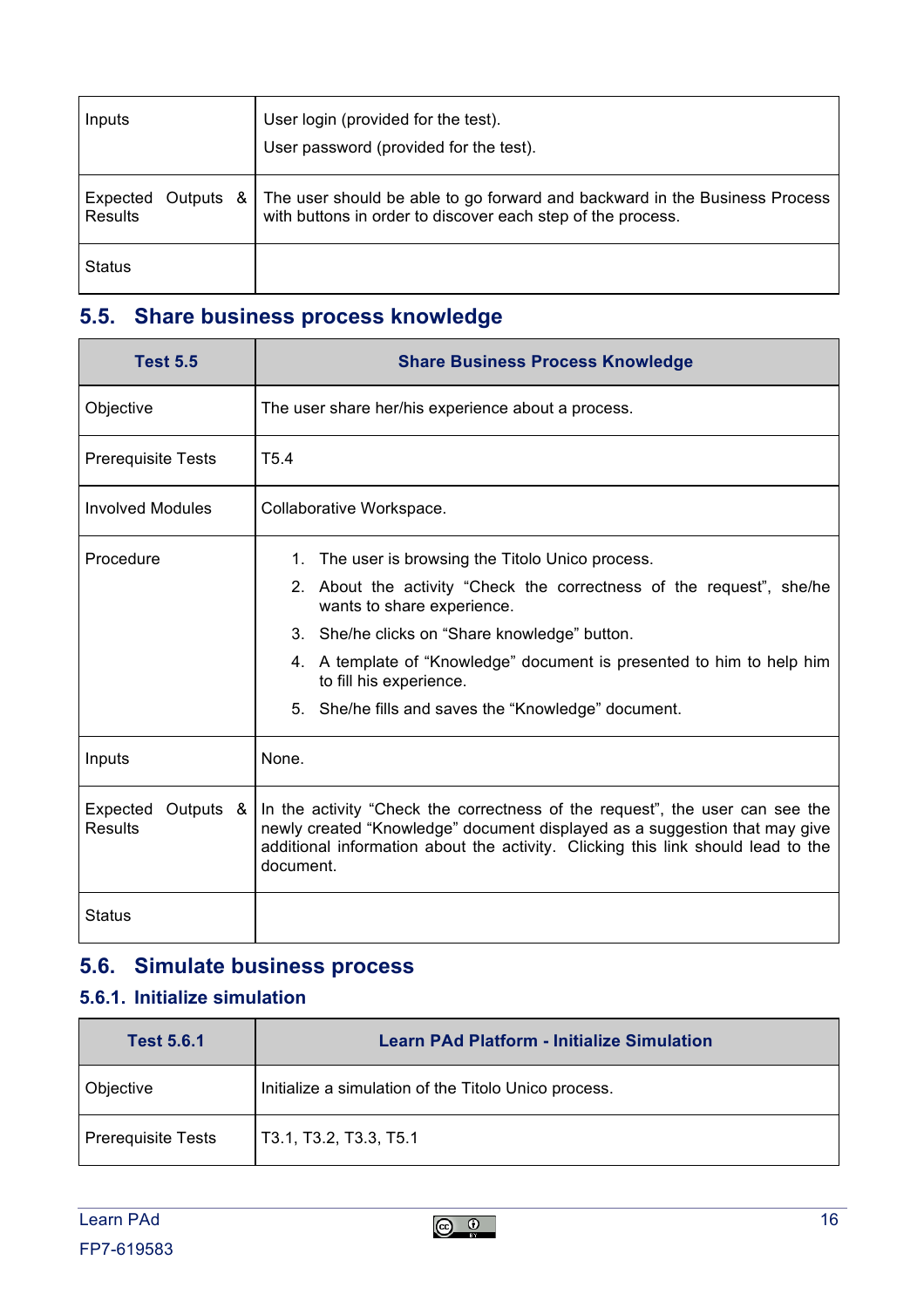| <b>Involved Modules</b>                 | Core Platform, Collaborative Workspace, Simulator.                                                                                                                                                                                                                                                                                 |
|-----------------------------------------|------------------------------------------------------------------------------------------------------------------------------------------------------------------------------------------------------------------------------------------------------------------------------------------------------------------------------------|
| Procedure                               | 1. On the home page, click on the <i>simulate</i> button corresponding to the<br>Titolo Unico model.<br>2. Set the parameters to the given Input values and validate.                                                                                                                                                              |
| Inputs                                  | The Titolo Unico model.<br>Configuration for the Business Process:<br>For each role: select test.<br>All other parameters left to their default value.<br>$\circ$                                                                                                                                                                  |
| Expected<br>Outputs &<br><b>Results</b> | 3. After having clicked the validate button, the user should be directed to<br>a configuration interface for starting a simulation of the Titolo Unico<br>process.<br>4. After having configured the simulation, the user should be directed to<br>the simulation interface, containing the first task of the business<br>process. |
| Status                                  |                                                                                                                                                                                                                                                                                                                                    |

#### **5.6.2. Execute simulation**

| <b>Test 5.6.2</b>                       | <b>Learn PAd Platform - Run Simulation</b>                                                                                                                                      |
|-----------------------------------------|---------------------------------------------------------------------------------------------------------------------------------------------------------------------------------|
| Objective                               | Run a simulation of the Titolo Unico process.                                                                                                                                   |
| <b>Prerequisite Tests</b>               | T3.1, T3.2, T3.3, T5.1, T5.6.1                                                                                                                                                  |
| <b>Involved Modules</b>                 | Core Platform, Collaborative Workspace, Simulator.                                                                                                                              |
| Procedure                               | In this first iteration of the Integration Testing Procedures, we don't have yet<br>the required information for describing the test of the Run Simulation.                     |
| Inputs                                  | The Titolo Unico model.<br>Configuration for the Business Process:<br>For each role: select test.<br>$\bigcirc$<br>All other parameters left to their default value.<br>$\circ$ |
| Expected<br>Outputs &<br><b>Results</b> | All the tasks are validated.<br>The simulation completes successfully.<br>The user is redirected back to her/his home page.                                                     |
| <b>Status</b>                           |                                                                                                                                                                                 |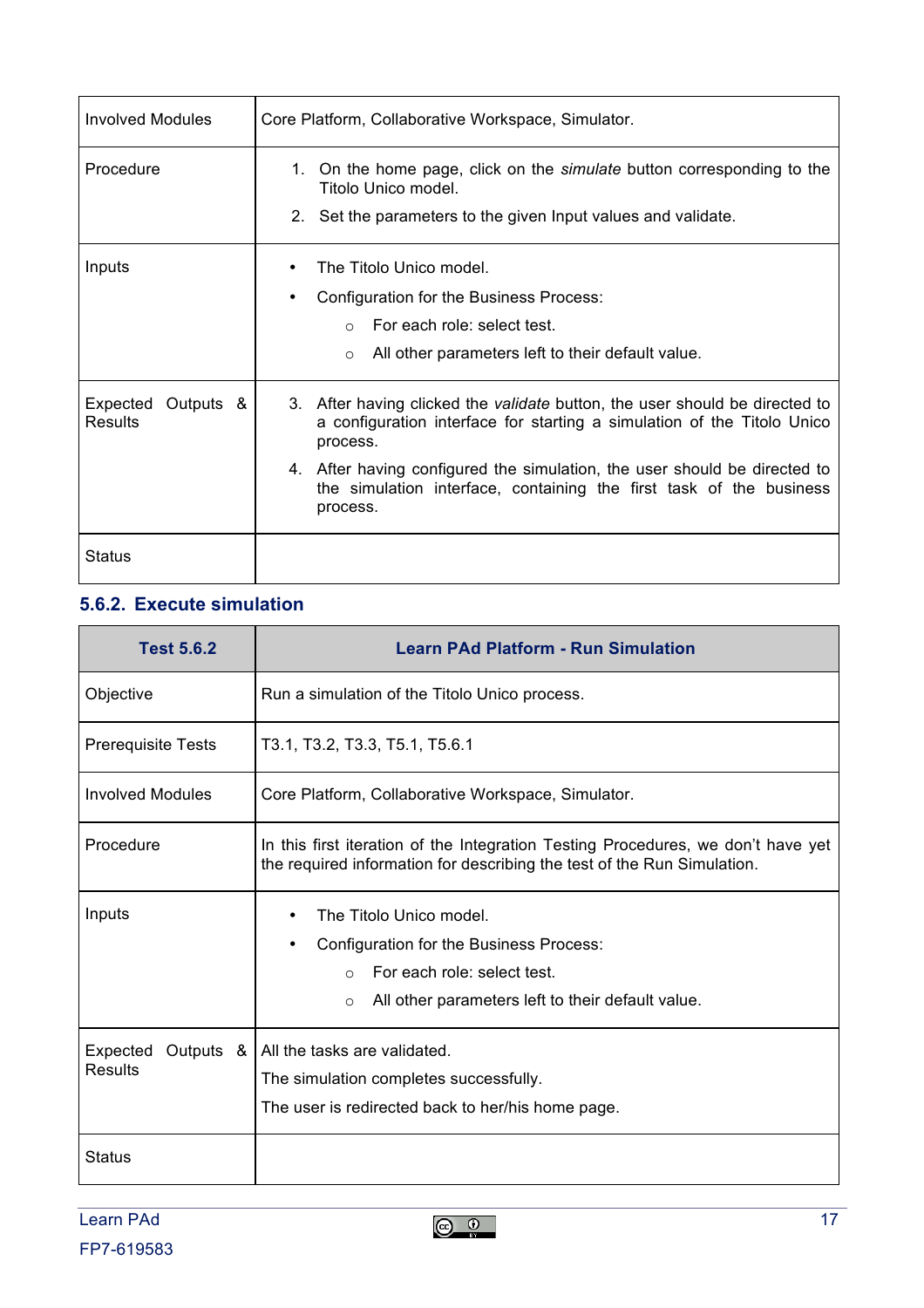# **5.7. Monitor learning progress**

| <b>Test 5.7</b>                                | <b>Learn PAd Platform - Monitor Learning Progress</b>                                                                                                                      |
|------------------------------------------------|----------------------------------------------------------------------------------------------------------------------------------------------------------------------------|
| Objective                                      | Check the learning indicators associated with the Titolo Unico process.                                                                                                    |
| <b>Prerequisite Tests</b>                      | T3.1, T3.2, T3.3, T5.1, T5.6.1, T5.6.2                                                                                                                                     |
| <b>Involved Modules</b>                        | Core Platform, Collaborative Workspace, Simulator.                                                                                                                         |
| Procedure                                      | From the home page, the user goes to the dashboard.                                                                                                                        |
| Inputs                                         | None.                                                                                                                                                                      |
| Expected<br>Outputs<br>- & I<br><b>Results</b> | The dashboard displays the session score of the user for the session in<br>T5.6.2.<br>The other indicators (BP score, global score etc.) have been updated<br>accordingly. |
| Status                                         |                                                                                                                                                                            |